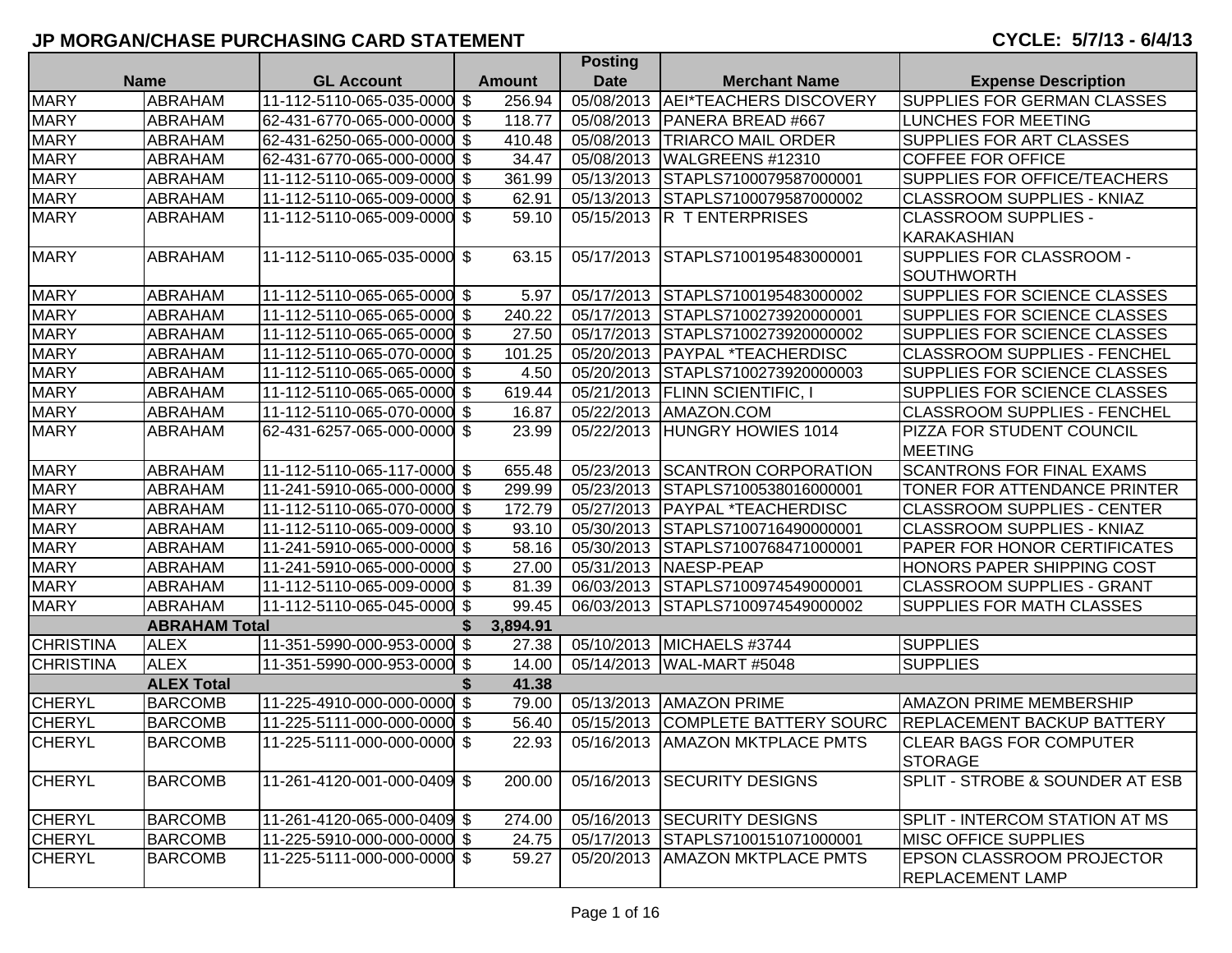|               |                        |                             |               |               | <b>Posting</b>     |                                   |                                      |
|---------------|------------------------|-----------------------------|---------------|---------------|--------------------|-----------------------------------|--------------------------------------|
|               | <b>Name</b>            | <b>GL Account</b>           |               | <b>Amount</b> | <b>Date</b>        | <b>Merchant Name</b>              | <b>Expense Description</b>           |
| <b>CHERYL</b> | <b>BARCOMB</b>         | 11-225-5111-000-000-0000 \$ |               | 44.96         | 05/20/2013         | STAPLS7100151071000002            | <b>FLASH DRIVES</b>                  |
| <b>CHERYL</b> | <b>BARCOMB</b>         | 11-225-5111-000-000-0000 \$ |               | 65.00         |                    | 05/22/2013 COMPLETE BATTERY SOURC | <b>BACKUP BATTERY REPLACEMENT</b>    |
| <b>CHERYL</b> | <b>BARCOMB</b>         | 11-225-4120-000-000-0000 \$ |               | 59.00         |                    | 05/22/2013 THE POD DROP OF NO     | REPAIR OF NM STUDENT IPAD            |
| <b>CHERYL</b> | <b>BARCOMB</b>         | 11-225-5111-000-000-0000 \$ |               | 130.00        | 05/24/2013         | <b>COMPLETE BATTERY SOURC</b>     | <b>APC RBC24 BACKUP BATTERY</b>      |
|               |                        |                             |               |               |                    |                                   | <b>REPLACEMENT</b>                   |
| <b>CHERYL</b> | <b>BARCOMB</b>         | 11-225-5111-000-000-0000 \$ |               | 118.88        | 05/27/2013         | <b>AMAZON MKTPLACE PMTS</b>       | EPSON CLASSROOM PROJECTOR            |
|               |                        |                             |               |               |                    |                                   | <b>REPLACEMENT BULBS</b>             |
| <b>CHERYL</b> | <b>BARCOMB</b>         | 11-225-5111-000-000-0000 \$ |               | 199.00        | 05/31/2013 STAPLES | 00115659                          | PILOT NEXUS TABLET                   |
|               | <b>BARCOMB Total</b>   |                             | \$            | 1.333.19      |                    |                                   |                                      |
| <b>STEVEN</b> | <b>BARR</b>            | 11-252-7910-000-000-0000 \$ |               | 50.00         |                    | 05/20/2013   DIAMOND JIM BRADY'S  | <b>MEETING</b>                       |
| <b>STEVEN</b> | <b>BARR</b>            | 11-252-3220-000-000-0000 \$ |               | 135.00        | 06/04/2013         | <b>MSBO</b>                       | <b>CONFERENCE</b>                    |
|               | <b>BARR Total</b>      |                             | \$            | 185.00        |                    |                                   |                                      |
| <b>STACEY</b> | <b>BECKER</b>          | 62-431-6243-065-000-0000 \$ |               | 15.00         |                    | 05/20/2013 CEDAR POINT            | <b>FIELD TRIP</b>                    |
| <b>STACEY</b> | <b>BECKER</b>          | 62-431-6243-065-000-0000 \$ |               | 7.00          |                    | 05/20/2013 CEDAR POINT            | <b>MUSIC IN THE PARKS</b>            |
| <b>STACEY</b> | <b>BECKER</b>          | 11-112-5110-065-051-0000 \$ |               | 50.94         | 05/29/2013         | J W PEPPER                        | <b>CHORAL OCTAVOS</b>                |
| <b>STACEY</b> | <b>BECKER</b>          | 11-112-5110-065-051-0000 \$ |               | 96.65         | 05/29/2013         | <b>JW PEPPER</b>                  | <b>CHORAL OCTAVOS</b>                |
|               | <b>BECKER Total</b>    |                             | S.            | 169.59        |                    |                                   |                                      |
| <b>EVAN</b>   | <b>BLANCHARD</b>       | 62-431-6239-065-000-0000 \$ |               | 209.80        | 05/30/2013         | SAMSCLUB #6657                    | COOKIES FOR A RECEPTION AFTER        |
|               |                        |                             |               |               |                    |                                   | THE BAND SPRING CONCER               |
|               | <b>BLANCHARD Total</b> |                             | \$            | 209.80        |                    |                                   |                                      |
| <b>SANDRA</b> | <b>BRASIL</b>          | 62-431-6275-055-000-0000    | $\sqrt[6]{3}$ | 405.88        | 05/07/2013         | WAL-MART #5893                    | <b>GAMES FOR LUNCHROOMS,</b>         |
|               |                        |                             |               |               |                    |                                   | <b>SUPPLIES FOR STAFF LOUNGES</b>    |
| <b>SANDRA</b> | <b>BRASIL</b>          | 62-431-6275-055-000-0000 \$ |               | 11.70         | 05/08/2013         | STAPLS7099819232000001            | <b>CLASSROOM SUPPLIES FOR CAMPOS</b> |
|               |                        |                             |               |               |                    |                                   |                                      |
| <b>SANDRA</b> | <b>BRASIL</b>          | 62-431-6275-055-000-0000 \$ |               | 9.12          | 05/08/2013         | STAPLS7099819232000002            | <b>CLASSROOM SUPPLIES FOR CAMPOS</b> |
|               |                        |                             |               |               |                    |                                   |                                      |
| <b>SANDRA</b> | <b>BRASIL</b>          | 62-431-6275-055-000-0000 \$ |               | 244.94        |                    | 05/09/2013 AMAZON.COM             | PARTIAL ORDER FOR BOOKS              |
| <b>SANDRA</b> | <b>BRASIL</b>          | 62-431-6275-055-000-0000 \$ |               | 5.64          |                    | 05/09/2013 AMAZON.COM             | PARTIAL ORDER FOR BOOKS              |
| <b>SANDRA</b> | <b>BRASIL</b>          | 11-111-5110-055-017-0000 \$ |               | 30.96         | 05/09/2013         | JONES SCHOOL SUPPL                | COUNSELING SUPPLIES                  |
| <b>SANDRA</b> | <b>BRASIL</b>          | 11-222-5990-055-000-0000 \$ |               | 104.47        | 05/15/2013         | <b>FOLLETT LIBRARY RES</b>        | <b>LIBRARY PURCHASES</b>             |
| <b>SANDRA</b> | <b>BRASIL</b>          | 11-111-5110-055-025-0000 \$ |               | 60.49         |                    | 05/17/2013   AMAZON MKTPLACE PMTS | <b>CLASSROOM LEARNING GAME</b>       |
| <b>SANDRA</b> | <b>BRASIL</b>          | 11-222-5990-055-000-0000 \$ |               | 43.23         |                    | 05/20/2013 MYBINDING COM          | <b>BINDING SUPPLIES FOR MC</b>       |
| <b>SANDRA</b> | <b>BRASIL</b>          | 11-111-5110-055-045-0000 \$ |               | 36.99         | 05/20/2013         | <b>PROVANTAGE LLC</b>             | <b>MATH SUPPLIES</b>                 |
| <b>SANDRA</b> | <b>BRASIL</b>          | 62-431-6275-055-000-0000 \$ |               | 6.14          |                    | 05/22/2013 AMAZON.COM             | PARTIAL ORDER FOR BOOKS              |
| <b>SANDRA</b> | <b>BRASIL</b>          | 11-111-5110-055-025-0000 \$ |               | 21.98         | 05/23/2013         | <b>SSI*SCHOOL SPECIALTY</b>       | <b>SPEECH SUPPLIES</b>               |
| <b>SANDRA</b> | <b>BRASIL</b>          | 62-431-6275-055-000-0000 \$ |               | 202.94        |                    | 05/24/2013 AMAZON.COM             | <b>TURN AROUND PROGRAM</b>           |
| <b>SANDRA</b> | <b>BRASIL</b>          | 11-111-5110-055-025-0000 \$ |               | 142.32        | 05/24/2013         | <b>SCANTRON CORPORATION</b>       | <b>TESTING SUPPLIES</b>              |
| <b>SANDRA</b> | <b>BRASIL</b>          | 11-111-5110-055-045-0000 \$ |               | 80.00         | 05/27/2013         | <b>MATH LEAGUE PRESS</b>          | <b>MATH COMPETITION ENROLLMENT</b>   |
| <b>SANDRA</b> | <b>BRASIL</b>          | 11-111-5110-055-055-0000 \$ |               | 13.50         | 05/29/2013         | <b>CKBPRODUCTS</b>                | <b>BATTERIES FOR MICROPHONES FOR</b> |
|               |                        |                             |               |               |                    |                                   | <b>VM</b>                            |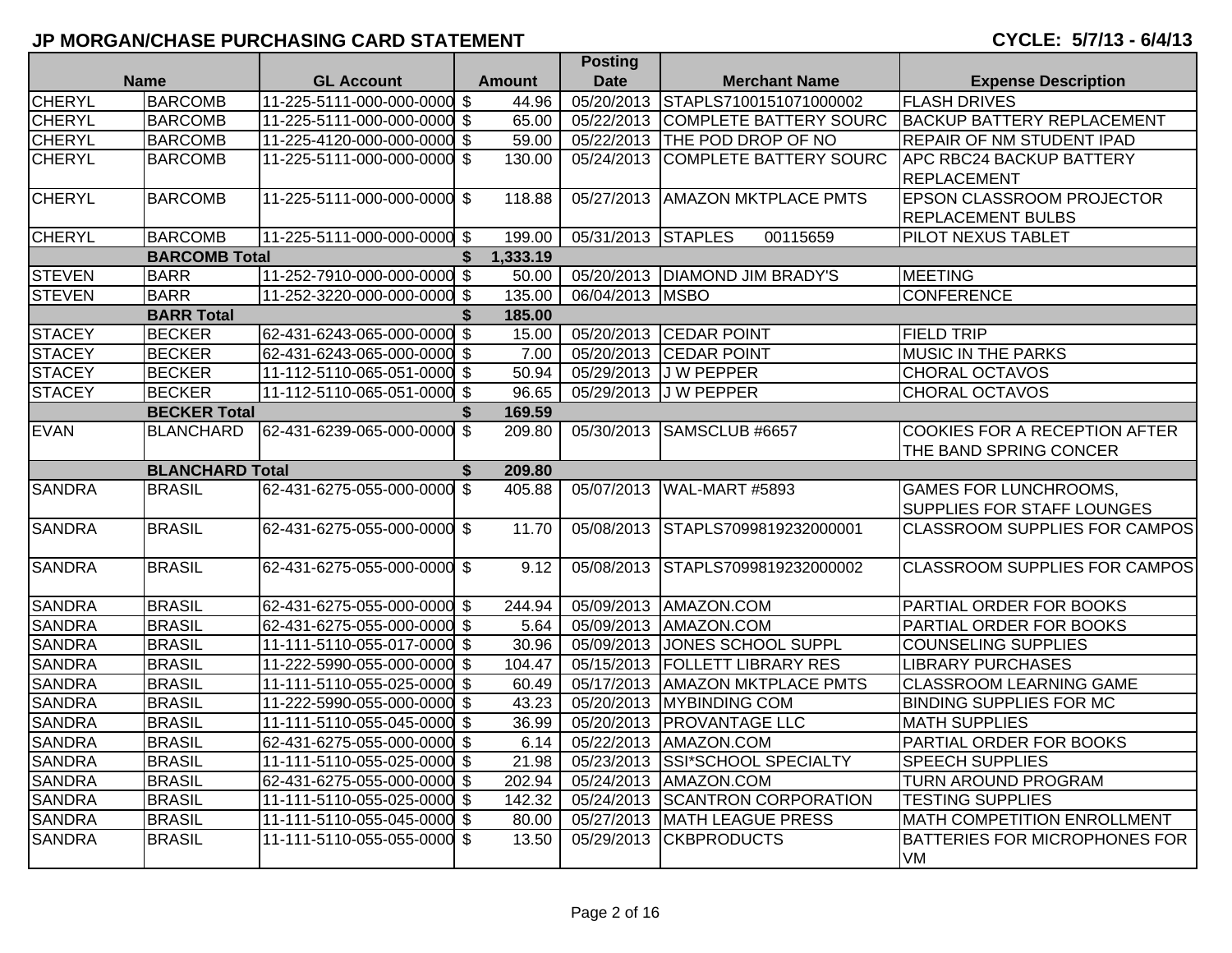|                 |                      |                             |                           | <b>Posting</b> |             |                                                    |                                                             |
|-----------------|----------------------|-----------------------------|---------------------------|----------------|-------------|----------------------------------------------------|-------------------------------------------------------------|
| <b>Name</b>     |                      | <b>GL Account</b>           |                           | <b>Amount</b>  | <b>Date</b> | <b>Merchant Name</b>                               | <b>Expense Description</b>                                  |
| <b>SANDRA</b>   | <b>BRASIL</b>        | 62-431-6275-055-000-0000    | \$                        | 59.50          | 05/30/2013  | <b>AMAZON MKTPLACE PMTS</b>                        | <b>CLASSROOM TESTING GAME FOR</b><br><b>BARRICK</b>         |
| <b>SANDRA</b>   | <b>BRASIL</b>        | 11-111-5110-055-060-0000 \$ |                           | 273.60         |             | 05/31/2013 CONCORD IMPORTS LLC                     | <b>GUIDED READING LIBRARY</b>                               |
| <b>SANDRA</b>   | <b>BRASIL</b>        | 11-111-5110-055-060-0000 \$ |                           | 133.82         |             | 05/31/2013  DOLLARITEM.COM                         | <b>FREIGHT CHARGES</b>                                      |
|                 | <b>BRASIL Total</b>  |                             | S                         | 1,887.22       |             |                                                    |                                                             |
| <b>BETHANY</b>  | <b>BRATNEY</b>       | 11-222-5990-071-000-0000 \$ |                           | 91.94          |             | 06/03/2013 NEXT CHAPTER BOOKSTORE NEW SERIES BOOKS |                                                             |
|                 | <b>BRATNEY Total</b> |                             |                           | 91.94          |             |                                                    |                                                             |
| <b>JEFFREY</b>  | <b>BUNKER</b>        | 11-261-5993-000-000-0000    | \$                        | 46.90          | 05/13/2013  | THE HOME DEPOT 2737                                | <b>GRNDS SPRINKLER SYSTEM</b><br><b>SUPPLIES</b>            |
| <b>JEFFREY</b>  | <b>BUNKER</b>        | 11-261-5993-000-000-0000 \$ |                           | 2,782.95       |             | 05/15/2013 PIONEER REVERE 8008771                  | <b>GRNDS BALLFIELDS</b>                                     |
| <b>JEFFREY</b>  | <b>BUNKER</b>        | 11-261-5993-012-000-0000 \$ |                           | 60.00          | 05/20/2013  | <b>ANGELO'S WHOLESALE</b>                          | OH STUMP REPAIR                                             |
| <b>JEFFREY</b>  | <b>BUNKER</b>        | 11-261-5993-000-000-0000 \$ |                           | 212.11         |             | 05/22/2013 JJOHN DEERE LANDSCAPES0                 | <b>GRNDS IRRIGATION PARTS</b>                               |
| <b>JEFFREY</b>  | <b>BUNKER</b>        | 11-261-5992-005-000-0000 \$ |                           | 127.84         |             | 05/27/2013 WW GRAINGER                             | <b>MTCE SHOP SUPPLIES</b>                                   |
| <b>JEFFREY</b>  | <b>BUNKER</b>        | 11-261-5993-000-000-0000 \$ |                           | 7.34           |             |                                                    | 05/30/2013 MARKS OUTDOOR POWER EQ GRNDS MOWER REPAIR PARTSA |
| <b>JEFFREY</b>  | <b>BUNKER</b>        | 11-261-5710-000-000-0000 \$ |                           | 45.58          |             | 06/04/2013   MARATHON PETRO144568                  | <b>IMTCE GAS FOR TRUCK RENTAL</b>                           |
|                 | <b>BUNKER Total</b>  |                             | \$                        | 3,282.72       |             |                                                    |                                                             |
| <b>SUSAN</b>    | <b>BURNHAM</b>       | 11-241-5910-011-000-0000    | \$                        | 87.72          | 05/08/2013  | <b>ATS PRINTING</b>                                | <b>BANNER FOR LEARNING</b><br><b>CELEBRATION</b>            |
| <b>SUSAN</b>    | <b>BURNHAM</b>       | 11-241-5910-011-000-0000 \$ |                           | 173.30         | 05/23/2013  | <b>IMPRINT COM</b>                                 | <b>MARCH IS READING MONTH WRIST</b><br><b>BANDS</b>         |
| <b>SUSAN</b>    | <b>BURNHAM</b>       | 11-241-5910-011-000-0000 \$ |                           | 7.67           | 05/24/2013  | <b>IMPRINT COM</b>                                 | <b>WRIST BANDS</b>                                          |
| <b>SUSAN</b>    | <b>BURNHAM</b>       | 62-431-6275-011-000-0000 \$ |                           | 75.00          | 06/03/2013  | <b>TARGET</b><br>00003541                          | <b>BUS DRIVER APPRECIATION GIFT</b><br><b>CARDS</b>         |
|                 | <b>BURNHAM Total</b> |                             | \$                        | 343.69         |             |                                                    |                                                             |
| <b>MARGARET</b> | <b>BURRIS</b>        | 11-111-5110-012-025-0000    | \$                        | 74.11          | 05/08/2013  | <b>SSI*SCHOOL SPECIALTY</b>                        | <b>CLASSROOM MATERIALS FOR</b><br><b>MARIANNE KING</b>      |
| <b>MARGARET</b> | <b>BURRIS</b>        | 62-431-6275-012-000-0000 \$ |                           | 582.60         |             | 05/13/2013   DBC*BLICK ART MATERIAL                | <b>ART MATERIALS</b>                                        |
| <b>MARGARET</b> | <b>BURRIS</b>        | 11-111-5110-012-099-0000 \$ |                           | 8.99           |             | 05/15/2013 ACO-HARDWARE #0087                      | <b>AAA BATTERIES</b>                                        |
| <b>MARGARET</b> | <b>BURRIS</b>        | 11-111-5210-012-099-0000 \$ |                           | 19.99          | 05/20/2013  | NATIONAL SCHOOL PRODUC                             | COMMON CORE COMP BK GR 3                                    |
| <b>MARGARET</b> | <b>BURRIS</b>        | 11-111-5110-012-025-0000    | $\boldsymbol{\mathsf{S}}$ | 198.35         | 05/20/2013  | SSI*SCHOOL SPECIALTY                               | <b>OFFICE SUPPLIES</b>                                      |
| <b>MARGARET</b> | <b>BURRIS</b>        | 11-111-5110-012-025-0000    | \$                        | 175.02         | 05/23/2013  | STAPLS7100553734000001                             | <b>FACIAL TISSUE</b>                                        |
| <b>MARGARET</b> | <b>BURRIS</b>        | 11-111-5210-012-099-0000    | \$                        | 196.77         | 05/23/2013  | THE BOOKSOURCE                                     | READING LEVEL COLLECTION FOR<br>2ND GRADE                   |
| <b>MARGARET</b> | <b>BURRIS</b>        | 11-241-5990-012-000-0000 \$ |                           | 10.00          |             | 05/24/2013  DOLLAR SEASON INC                      | <b>SNACK BAGS</b>                                           |
| <b>MARGARET</b> | <b>BURRIS</b>        | 11-111-5110-012-099-0000 \$ |                           | 11.99          |             | 05/24/2013 NATIONAL SCHOOL PRODUC                  | <b>WRITING LESSONS TO MEET</b><br>COMMON CORE GR 3          |
| <b>MARGARET</b> | <b>BURRIS</b>        | 11-111-5110-012-099-0000 \$ |                           | 44.85          |             | 06/03/2013   PARENT TEACHER TECH CE                | <b>SUMMER SCHOOL BOOKS</b>                                  |
|                 | <b>BURRIS Total</b>  |                             | S.                        | 1,322.67       |             |                                                    |                                                             |
| <b>BETH</b>     | <b>CANALES</b>       | 11-113-5110-071-044-0000 \$ |                           | 14.88          |             | 05/09/2013 KROGER #619                             | <b>SALSA LAB</b>                                            |
| <b>BETH</b>     | <b>CANALES</b>       | 11-113-5110-071-044-0000 \$ |                           | 62.73          |             | 05/09/2013 MEIJER INC #054<br>Q01                  | <b>FAJITA LAB/FRUITS DEMO</b>                               |
| <b>BETH</b>     | <b>CANALES</b>       | 11-113-5110-071-044-0000 \$ |                           | 21.87          |             | 05/13/2013 GFS MKTPLC #0958                        | <b>BAKING LAB</b>                                           |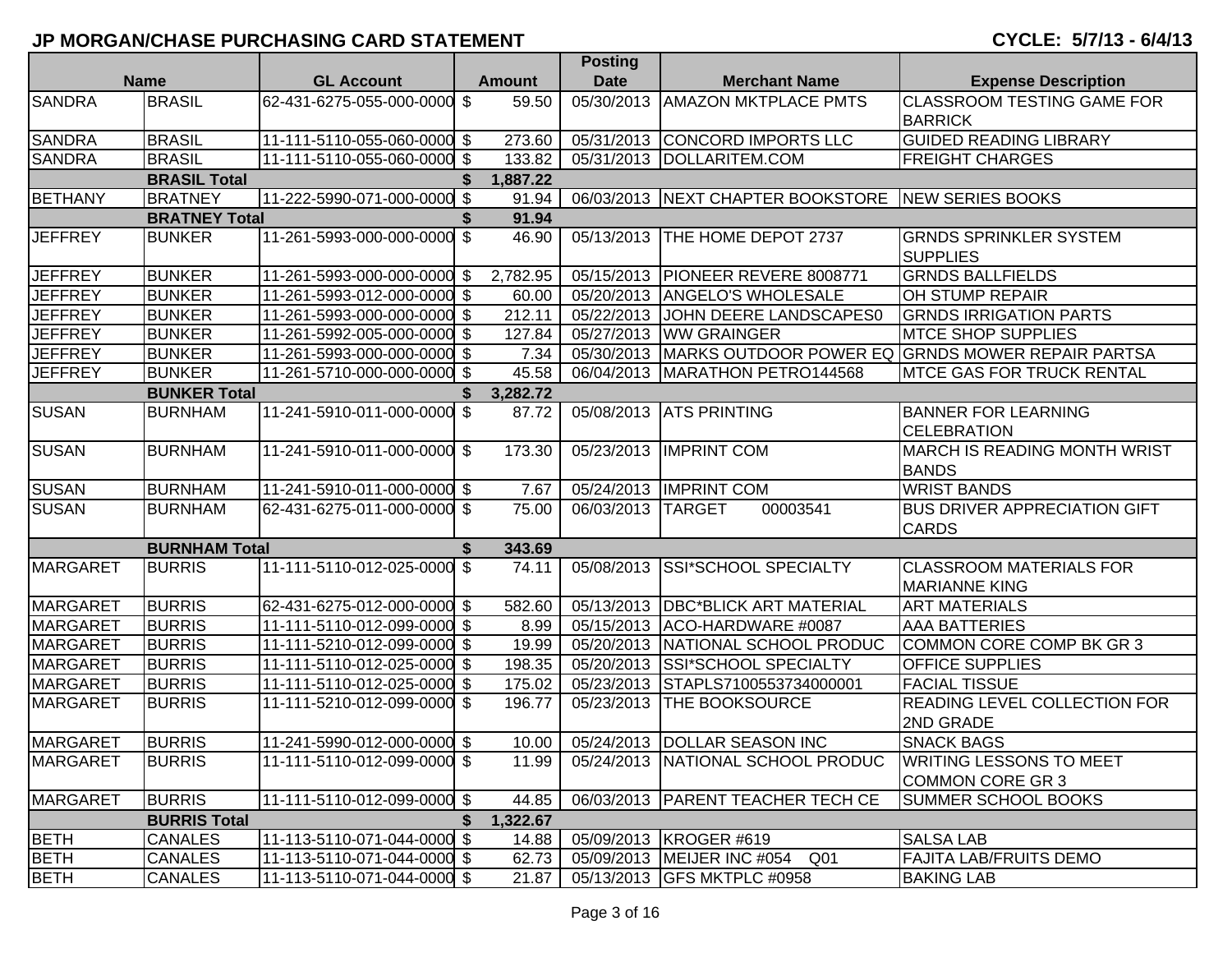|               |                      |                             |               |               | <b>Posting</b>          |                                    |                                                 |
|---------------|----------------------|-----------------------------|---------------|---------------|-------------------------|------------------------------------|-------------------------------------------------|
|               | <b>Name</b>          | <b>GL Account</b>           |               | <b>Amount</b> | <b>Date</b>             | <b>Merchant Name</b>               | <b>Expense Description</b>                      |
| <b>BETH</b>   | <b>CANALES</b>       | 11-113-5110-071-044-0000 \$ |               | 38.80         | 05/15/2013              | MEIJER INC #054<br>Q01             | <b>SMOOTHIE LAB</b>                             |
|               | <b>CANALES Total</b> |                             | \$            | 138.28        |                         |                                    |                                                 |
| <b>NICOLE</b> | <b>CARTER</b>        | 62-431-6275-071-000-0000    | $\sqrt[6]{3}$ | 2,495.00      | 05/14/2013              | <b>HGSE PROGRAM IN PROF E</b>      | HARVARD GRADUATE SCHOOL PSD<br><b>LACLEAR</b>   |
| <b>NICOLE</b> | <b>CARTER</b>        | 62-431-6275-071-000-0000 \$ |               | 449.60        | 05/14/2013              | <b>SOUTHWEST AIRLINES</b>          | <b>LACLEAR FLIGHT TO HARVARD</b>                |
| <b>NICOLE</b> | <b>CARTER</b>        | 62-431-6275-071-000-0000 \$ |               | 6.69          | 05/21/2013              | <b>CRESCENT FOOD</b>               | PURCHASE NETS TO \$0/REIMB                      |
| <b>NICOLE</b> | <b>CARTER</b>        | 62-431-6275-071-000-0000 \$ |               | 31.09         | 05/21/2013              | <b>CRESCENT FOOD</b>               | PURCHASE NETS TO \$0/REIMB                      |
| <b>NICOLE</b> | <b>CARTER</b>        | 62-431-6275-071-000-0000 \$ |               | 10.91         | 05/21/2013              | MCDONALD'S F6056                   | PURCHASE NETS TO \$0/REIMB                      |
| <b>NICOLE</b> | <b>CARTER</b>        | 62-431-6275-071-000-0000 \$ |               | 100.00        |                         | 05/21/2013 METROPCS                | PURCHASE NETS TO \$0/REIMB                      |
|               | <b>CARTER Total</b>  |                             |               | 3,093.29      |                         |                                    |                                                 |
| <b>WANDA</b>  | <b>CIANCIO</b>       | 11-225-3220-000-000-0000 \$ |               | 89.32         | 05/16/2013              | SAMSCLUB #6657                     | ED CAMP MIDDLE SCHOOL SUPPLIES                  |
| <b>WANDA</b>  | <b>CIANCIO</b>       | 11-225-3220-000-000-0000 \$ |               | 41.96         | $\overline{05}/20/2013$ | SAMSCLUB #6657                     | <b>EDCAMP NOVI MIDDLE SCHOOL</b><br>FOOD        |
| <b>WANDA</b>  | <b>CIANCIO</b>       | 11-225-3220-000-000-0000 \$ |               | 200.00        | 05/20/2013              | <b>TUBBY S SUBMARINES #26</b>      | <b>EDCAMP NOVI MIDDLE SCHOOL</b><br><b>FOOD</b> |
|               | <b>CIANCIO Total</b> |                             | \$            | 331.28        |                         |                                    |                                                 |
| <b>TERRI</b>  | <b>CLARK</b>         | 62-431-6249-065-000-0000 \$ |               | 73.69         | 05/08/2013              | JOANN ETC #1933                    | <b>SEWING SUPPLIES</b>                          |
| <b>TERRI</b>  | <b>CLARK</b>         | 62-431-6250-065-000-0000 \$ |               | 161.41        | 05/17/2013              | <b>HAAN CRAFTS</b>                 | <b>SEWING PROJECTS</b>                          |
| <b>TERRI</b>  | <b>CLARK</b>         | 62-431-6249-065-000-0000 \$ |               | 125.87        | 05/17/2013              | <b>HAAN CRAFTS</b>                 | <b>SEWWING PROJECTS</b>                         |
| <b>TERRI</b>  | <b>CLARK</b>         | 62-431-6249-065-000-0000 \$ |               | 142.74        | 05/17/2013              | <b>HAAN CRAFTS</b>                 | <b>SEWING PROJECTS</b>                          |
| TERRI         | <b>CLARK</b>         | 62-431-6249-065-000-0000 \$ |               | 111.67        | 05/17/2013              | <b>HAAN CRAFTS</b>                 | <b>SEWING PROJECTS</b>                          |
| TERRI         | <b>CLARK</b>         | 62-431-6249-065-000-0000 \$ |               | 66.45         | $\overline{05/17/2013}$ | MEIJER INC #054<br>Q <sub>01</sub> | <b>SEWING SUPPLIES/SCISSORS</b>                 |
| TERRI         | <b>CLARK</b>         | 62-431-6249-065-000-0000 \$ |               | 132.52        | 05/20/2013              | <b>HAAN CRAFTS</b>                 | <b>SEWING PROJECTS</b>                          |
| <b>TERRI</b>  | <b>CLARK</b>         | 62-431-6249-065-000-0000 \$ |               | 185.49        | 05/20/2013              | <b>HAAN CRAFTS</b>                 | <b>SEWING PROJECTS</b>                          |
| <b>TERRI</b>  | <b>CLARK</b>         | 62-431-6249-065-000-0000 \$ |               | 156.84        | 05/20/2013              | <b>HAAN CRAFTS</b>                 | <b>SEWING PROJECTS</b>                          |
| <b>TERRI</b>  | <b>CLARK</b>         | 62-431-6250-065-000-0000 \$ |               | 160.07        | 05/20/2013              | <b>HAAN CRAFTS</b>                 | <b>SEWING PROJECTS</b>                          |
|               | <b>CLARK Total</b>   |                             | \$            | 1,316.75      |                         |                                    |                                                 |
| <b>ROBERT</b> | <b>COOLMAN</b>       | 11-261-5992-000-000-0000 \$ |               | 1,067.15      |                         | 05/07/2013 CONSERVA ELECTRIC SUPP  | <b>MTCE LIGHTING SUPPLIES</b>                   |
| <b>ROBERT</b> | COOLMAN              | 11-261-5992-000-000-0000 \$ |               | 32.10         | 05/10/2013              | <b>CITY ELECTRIC SUPPLY</b>        | <b>MTCE VAN STOCK</b>                           |
| <b>ROBERT</b> | <b>COOLMAN</b>       | 11-261-5992-010-000-0000 \$ |               | 140.13        | 05/14/2013              | <b>WW GRAINGER</b>                 | SPLIT - TRANS BUS GARAGE BAY<br><b>DOORS</b>    |
| <b>ROBERT</b> | <b>COOLMAN</b>       | 11-261-5992-005-000-0000 \$ |               | 118.17        | 05/14/2013              | <b>WW GRAINGER</b>                 | <b>SPLIT - MTCE TOOL</b>                        |
| <b>ROBERT</b> | <b>COOLMAN</b>       | 11-261-5992-000-000-0000 \$ |               | 195.00        | 05/17/2013              | CONSERVA ELECTRIC SUPP             | <b>MTCE STOCK BALLAST</b>                       |
| <b>ROBERT</b> | COOLMAN              | 11-261-5992-000-000-0000 \$ |               | 238.80        |                         | 05/17/2013 CONSERVA ELECTRIC SUPP  | <b>MTCE STOCK LAMPS</b>                         |
| <b>ROBERT</b> | <b>COOLMAN</b>       | 11-261-5992-060-000-0000 \$ |               | 3.98          |                         | 05/27/2013  THE HOME DEPOT 2737    | <b>ITC WATER LEAK</b>                           |
| <b>ROBERT</b> | <b>COOLMAN</b>       | 11-261-5992-000-000-0000 \$ |               | 219.75        |                         | 05/30/2013 CONSERVA ELECTRIC SUPP  | <b>MTCE STOCK LAMPS</b>                         |
| <b>ROBERT</b> | <b>COOLMAN</b>       | 11-261-5992-000-000-0000 \$ |               | 240.75        |                         | 05/30/2013 CONSERVA ELECTRIC SUPP  | <b>MTCE STOCK LAMPS</b>                         |
| <b>ROBERT</b> | <b>COOLMAN</b>       | 11-261-5992-000-000-0000 \$ |               | 81.52         |                         | 05/31/2013 CITY ELECTRIC SUPPLY    | <b>MTCE STOCK &amp; TOOLS</b>                   |
| <b>ROBERT</b> | <b>COOLMAN</b>       | 11-261-5992-000-000-0000 \$ |               | 718.80        |                         | 06/03/2013 CONSERVA ELECTRIC SUPP  | <b>MTCE STOCK LAMPS &amp; BALLASTS</b>          |
| <b>ROBERT</b> | <b>COOLMAN</b>       | 11-261-5992-000-000-0000 \$ |               | 87.90         |                         | 06/03/2013 CONSERVA ELECTRIC SUPP  | <b>MTCE STOCK LAMPS</b>                         |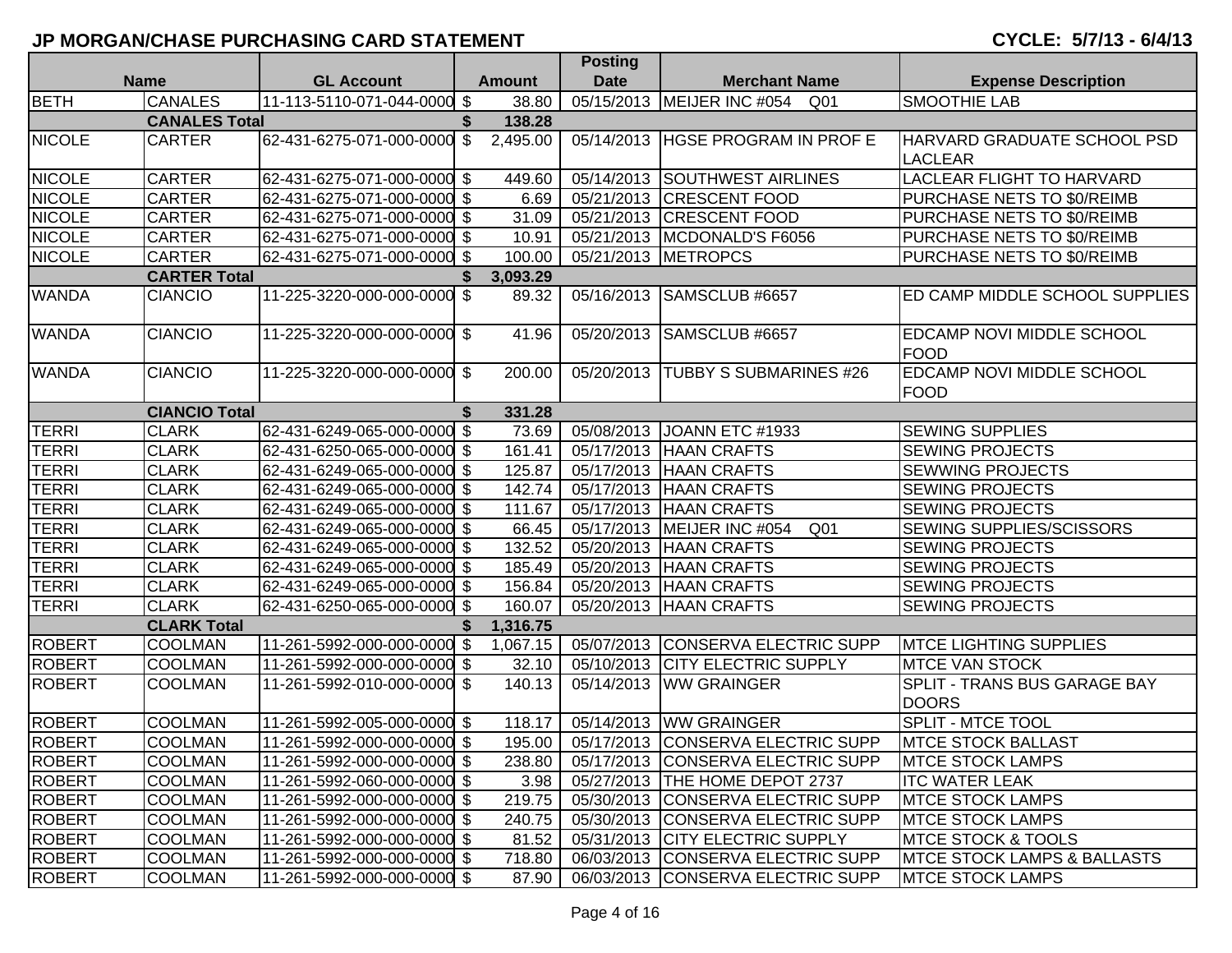# **CYCLE: 5/7/13 - 6/4/13**

|                  |                       |                                       |    |                   | <b>POSUNG</b>      |                                     |                                         |
|------------------|-----------------------|---------------------------------------|----|-------------------|--------------------|-------------------------------------|-----------------------------------------|
|                  | <b>Name</b>           | <b>GL Account</b>                     |    | <b>Amount</b>     | <b>Date</b>        | <b>Merchant Name</b>                | <b>Expense Description</b>              |
| <b>ROBERT</b>    | <b>COOLMAN</b>        | 11-261-5992-000-000-0000 \$           |    | 1,607.35          |                    | 06/03/2013 CONSERVA ELECTRIC SUPP   | <b>IMTCE STOCK LAMPS &amp; FIXTURES</b> |
|                  | <b>COOLMAN Total</b>  |                                       | S. | 4,751.40          |                    |                                     |                                         |
| <b>CHRISTINE</b> | <b>DIATIKAR</b>       | 62-431-6238-065-000-0000 \$           |    | 4,971.00          |                    | 05/10/2013 MUSIC IN THE PARKS       | <b>CEDAR POINT FESTIVAL</b>             |
| <b>CHRISTINE</b> | <b>DIATIKAR</b>       | 62-431-6239-065-000-0000 \$           |    | 8,045.00          |                    | 05/10/2013 MUSIC IN THE PARKS       | <b>CEDAR POINT FESTIVAL</b>             |
| <b>CHRISTINE</b> | <b>DIATIKAR</b>       | 62-431-6243-065-000-0000 \$           |    | 6,636.00          |                    | 05/10/2013 MUSIC IN THE PARKS       | <b>CEDAR POINT FESTIVAL</b>             |
| <b>CHRISTINE</b> | <b>DIATIKAR</b>       | 11-222-5410-012-000-0000 \$           |    | 598.91            |                    | 05/14/2013   FOLLETT LIBRARY RES    | PO 22874, LIBRARY BOOKS                 |
| <b>CHRISTINE</b> | <b>DIATIKAR</b>       | 62-431-6275-013-000-0000 \$           |    | 47.87             |                    | 05/14/2013   FOLLETT LIBRARY RES    | PO 23047, VARIOUS                       |
| <b>CHRISTINE</b> | <b>DIATIKAR</b>       | 11-222-5310-071-000-0000 \$           |    | 1,519.55          |                    | 05/14/2013   FOLLETT LIBRARY RES    | PO 20909, VARIOUS                       |
| <b>CHRISTINE</b> | <b>DIATIKAR</b>       | 11-227-5910-000-912-3310 \$           |    | 6,260.00          |                    | 05/15/2013   DMI* DELL K-12 PTR     | <b>COMPUTERS</b>                        |
| <b>CHRISTINE</b> | <b>DIATIKAR</b>       | 11-266-3190-000-913-3310 \$           |    | 4,346.00          | 05/15/2013         | DMI* DELL K-12 PTR                  | <b>COMPUTERS</b>                        |
| <b>CHRISTINE</b> | <b>DIATIKAR</b>       | 11-132-5110-000-912-0000 \$           |    | 1,089.84          | 05/15/2013         | DMI* DELL K-12 PTR                  | <b>COMPUTERS</b>                        |
| <b>CHRISTINE</b> | <b>DIATIKAR</b>       | 11-271-5710-000-000-0000 \$ 23,076.23 |    |                   | 05/20/2013         | CORRIGAN OIL #2 - BRI               | PO 20631, DIESEL 4/25/13                |
| <b>CHRISTINE</b> | <b>DIATIKAR</b>       | 11-111-5110-055-060-0000 \$           |    | 15.00             | 05/20/2013         | <b>DUNCAN DISPOSAL SYSTEM</b>       | PO 23297, 6/1-8/31/13                   |
| <b>CHRISTINE</b> | <b>DIATIKAR</b>       | 62-431-6239-065-000-0000 \$           |    | 104.87            |                    | 05/20/2013 J W PEPPER               | PO 23113, BAND CLASS SUPPLIES           |
| <b>CHRISTINE</b> | <b>DIATIKAR</b>       | 11-111-5110-055-050-0000 \$           |    | 104.99            |                    | 05/20/2013 J W PEPPER               | PO 22632, SUPPLIES                      |
| <b>CHRISTINE</b> | <b>DIATIKAR</b>       | 11-111-5110-055-025-0000 \$           |    | 99.62             |                    | 05/20/2013 SSI*CLASSROOM DIRECT     | PO 23299, SUPPLIES                      |
| <b>CHRISTINE</b> | <b>DIATIKAR</b>       | 62-431-6275-055-000-0000 \$           |    | 90.78             |                    | 05/20/2013 SSI*SCHOOL SPECIALTY     | PO 23098, SUPPLIES                      |
| <b>CHRISTINE</b> | <b>DIATIKAR</b>       | 11-111-5110-013-025-0000 \$           |    | 2,362.32          |                    | 05/20/2013 SSI*SCHOOL SPECIALTY     | <b>SUPPLIES</b>                         |
| <b>CHRISTINE</b> | <b>DIATIKAR</b>       | 11-113-5110-071-047-0000 \$           |    | 375.00            |                    | 05/20/2013  TEAM SPORTS             | PO 23281, COSTUMES                      |
| <b>CHRISTINE</b> | <b>DIATIKAR</b>       | 62-431-6275-013-000-0000 \$           |    | 257.16            |                    | 05/21/2013 CAPSTONE PUBLISHERS      | <b>BOOKS</b>                            |
| <b>CHRISTINE</b> | <b>DIATIKAR</b>       | 62-431-6275-014-000-0000 \$           |    | 903.42            |                    | 05/21/2013 CAPSTONE PUBLISHERS      | <b>BOOKS</b>                            |
| <b>CHRISTINE</b> | <b>DIATIKAR</b>       | 62-431-6275-014-000-0000 \$           |    | 687.22            |                    | 05/21/2013 HAMERAY PUBLISHING       | <b>BOOKS</b>                            |
| <b>CHRISTINE</b> | <b>DIATIKAR</b>       | 62-431-6275-013-000-0000 \$           |    | 1,333.50          |                    | 05/21/2013 HAMERAY PUBLISHING       | <b>BOOKS</b>                            |
| <b>CHRISTINE</b> | <b>DIATIKAR</b>       | 62-431-6275-014-000-0000              | \$ | 809.60            | 05/22/2013         | <b>PIONEER VALLEY BOOKS</b>         | <b>BOOKS</b>                            |
| <b>CHRISTINE</b> | <b>DIATIKAR</b>       | 11-252-5910-000-000-0000 \$           |    | 209.29            | 05/22/2013         | STAPLS7100478274000001              | <b>SUPPLIES</b>                         |
| <b>CHRISTINE</b> | <b>DIATIKAR</b>       | 11-132-5110-000-912-0000 \$           |    | 311.59            | 05/23/2013         | DMI* DELL K-12 PTR                  | <b>LASER PRINTER</b>                    |
| <b>CHRISTINE</b> | <b>DIATIKAR</b>       | 11-132-5110-000-912-0000 \$           |    | 1,481.91          | 05/24/2013         | DMI* DELL K-12 PTR                  | <b>COMPUTER CART</b>                    |
| <b>CHRISTINE</b> | <b>DIATIKAR</b>       | 11-111-5110-055-025-0000 \$           |    | 72.27             |                    | 05/29/2013   DBC*BLICK ART MATERIAL | PO 22864, SUPPLIES                      |
| <b>CHRISTINE</b> | <b>DIATIKAR</b>       | 62-431-6275-065-000-0000 \$           |    | 2,799.95          |                    | 05/30/2013   APL*APPLEONLINESTOREUS | <b>IPAD POWER SYNC CART</b>             |
| <b>CHRISTINE</b> | <b>DIATIKAR</b>       | 62-431-6275-065-000-0000 \$           |    | 99.00             |                    | 05/31/2013 APL*APPLEONLINESTOREUS   | <b>APPLE TV</b>                         |
| <b>CHRISTINE</b> | <b>DIATIKAR</b>       | 62-431-6275-065-000-0000 \$           |    | $\sqrt{9,270.00}$ |                    | 05/31/2013 APL*APPLEONLINESTOREUS   | <b>IPAD MINIS</b>                       |
| <b>CHRISTINE</b> | <b>DIATIKAR</b>       | 62-431-6275-065-000-0000 \$           |    | 183.00            |                    | 05/31/2013 APL*APPLEONLINESTOREUS   | <b>APPLE CARE PROTECTION PLAN</b>       |
| <b>CHRISTINE</b> | <b>DIATIKAR</b>       | 62-431-6275-065-000-0000 \$           |    | 190.00            |                    | 05/31/2013 APL*APPLEONLINESTOREUS   | <b>LIGHTNING TO USB CABLES</b>          |
| <b>CHRISTINE</b> | <b>DIATIKAR</b>       | 11-252-5910-000-000-0000 \$           |    | 38.54             |                    | 05/31/2013 STAPLS7100819815000001   | <b>MOUSE</b>                            |
| <b>CHRISTINE</b> | <b>DIATIKAR</b>       | 62-431-6275-065-000-0000 \$           |    | 999.00            |                    | 06/03/2013 APL*APPLEONLINESTOREUS   | MACMOOK PRO                             |
| <b>CHRISTINE</b> | <b>DIATIKAR</b>       | 11-271-5710-000-000-0000 \$ 23,817.38 |    |                   |                    | 06/03/2013 CORRIGAN OIL #2 - BRI    | PO 20631, 5/24/13 DIESEL                |
| <b>CHRISTINE</b> | <b>DIATIKAR</b>       | 11-271-5710-000-000-0000 \$           |    | 450.00            |                    | 06/03/2013 CORRIGAN OIL #2 - BRI    | PO 20631, SUPPLIES                      |
| <b>CHRISTINE</b> | <b>DIATIKAR</b>       | 62-431-6176-071-000-0000 \$           |    | 50.00             |                    | 06/03/2013   DUNCAN DISPOSAL SYSTEM | PO 20843, 5/13                          |
| <b>CHRISTINE</b> | <b>DIATIKAR</b>       | 11-213-3130-000-313-0000 \$           |    | 6,132.50          | 06/03/2013 HRS-DBO |                                     | PO 23438, 4/13                          |
|                  | <b>DIATIKAR Total</b> |                                       |    | \$109,838.31      |                    |                                     |                                         |
| <b>CAROL</b>     | <b>DIGLIO</b>         | 11-283-3220-000-000-0000 \$           |    | 100.00            |                    | 05/29/2013 THE CAREER CENTER        | <b>JOB FAIR</b>                         |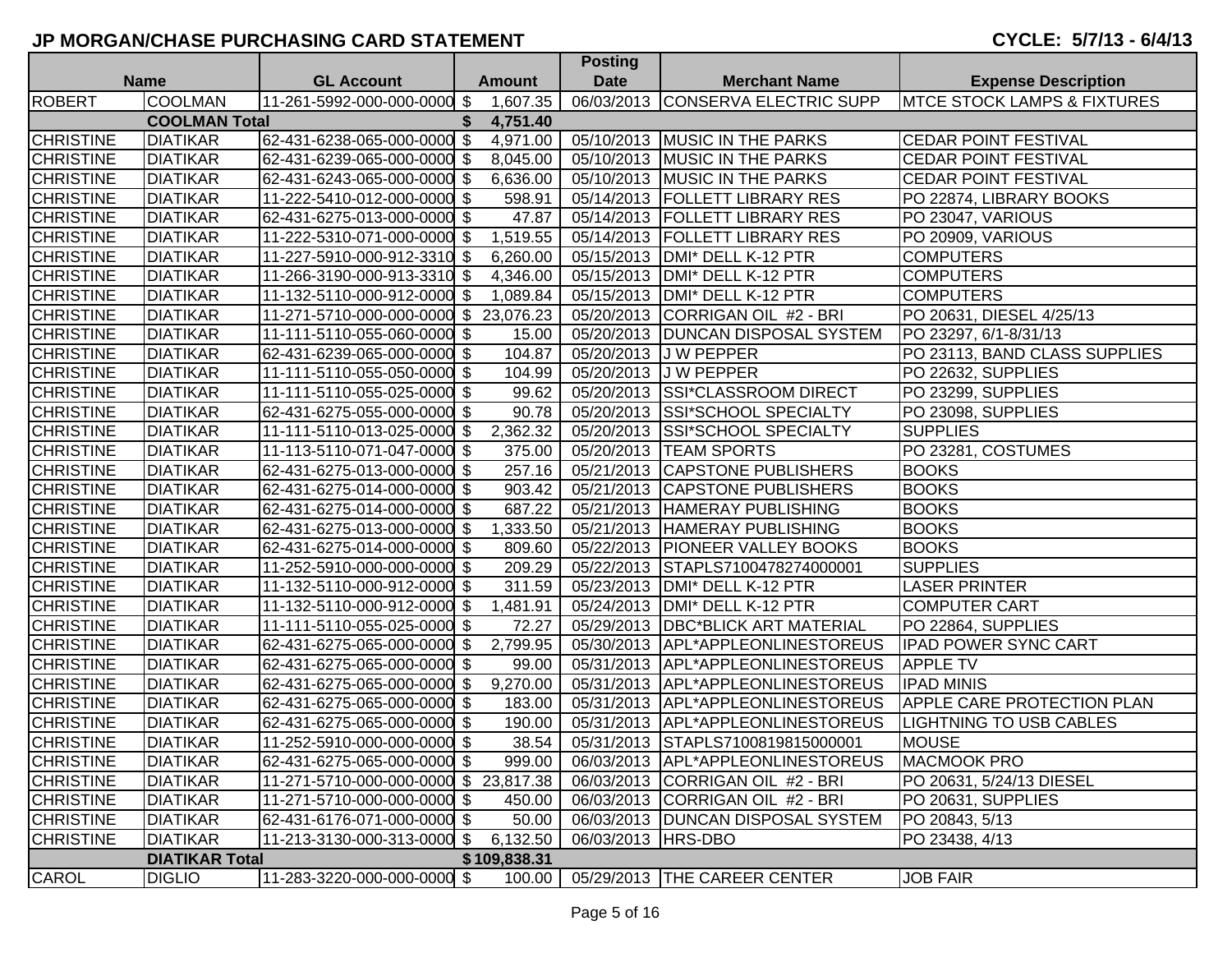|                |                         |                                        |     |               | <b>Posting</b>          |                                   |                                                                       |
|----------------|-------------------------|----------------------------------------|-----|---------------|-------------------------|-----------------------------------|-----------------------------------------------------------------------|
|                | <b>Name</b>             | <b>GL Account</b>                      |     | <b>Amount</b> | <b>Date</b>             | <b>Merchant Name</b>              | <b>Expense Description</b>                                            |
|                | <b>DIGLIO Total</b>     |                                        |     | 100.00        |                         |                                   |                                                                       |
| <b>KATY</b>    |                         | DINKELMANN 62-431-6131-071-000-0000 \$ |     | 66.98         |                         | 05/07/2013 KOHL'S #0009           | BOYS PANTS FOR SHOW COSTUME,                                          |
|                |                         |                                        |     |               |                         |                                   | T SHIRTS FOR CHOREOGRAP                                               |
| <b>KATY</b>    | <b>DINKELMANN</b>       | 62-431-6131-071-000-0000 \$            |     | 11.68         | 05/09/2013              | JOANN ETC #2003                   | ELASTIC FOR MASQUERADE MASKS                                          |
| <b>KATY</b>    |                         | DINKELMANN 11-113-5110-071-047-0000 \$ |     | 153.27        |                         | 05/13/2013 JOANN ETC #1933        | <b>FABRIC FOR DANCE 4 SKIRTS</b>                                      |
| <b>KATY</b>    | DINKELMANN              | 62-431-6131-071-000-0000 \$            |     | 77.03         | 05/13/2013              | JOANN ETC #2003                   | <b>FABRIC FOR BONES SKIRTS</b>                                        |
| <b>KATY</b>    |                         | DINKELMANN 11-113-5110-071-047-0000 \$ |     | 320.99        | $\overline{05/13/2013}$ | <b>TARGET</b><br>00009225         | TANK TOPS FOR DANCE 3, GARMENT<br>RACKS, FIRST AID SUPP               |
| <b>KATY</b>    | <b>DINKELMANN</b>       | 62-431-6131-071-000-0000 \$            |     | 96.00         | $\overline{05}/14/2013$ | <b>TARGET</b><br>00003541         | TANK TOPS FOR DANCE 3<br><b>COSTUMES</b>                              |
| <b>KATY</b>    |                         | DINKELMANN 62-431-6131-071-000-0000 \$ |     | 104.49        | 05/15/2013              | JOANN FABRIC #0539                | <b>FABRIC FOR BONES SKIRTS</b>                                        |
| <b>KATY</b>    |                         | DINKELMANN 62-431-6131-071-000-0000 \$ |     | 15.36         | 05/17/2013              | MICHAELS #2071                    | <b>GLUE GUNS AND STICKS FOR</b><br><b>MAKING MASKS FOR CHOREOGRAP</b> |
| <b>KATY</b>    |                         | DINKELMANN 11-113-5110-071-047-0000 \$ |     | 30.91         |                         | 05/20/2013 MICHAELS # 5732        | <b>RIBBON FOR COSTUME BELTS</b>                                       |
|                | <b>DINKELMANN Total</b> |                                        | \$  | 876.71        |                         |                                   |                                                                       |
| <b>MICHAEL</b> | <b>DRAGOO</b>           | 11-261-3220-000-000-0610 \$            |     | (25.92)       | 05/08/2013              | MARRIOTT                          | <b>MTCE TAX REFUND FOR MSBO</b><br><b>CONFERENCE</b>                  |
| <b>MICHAEL</b> | <b>DRAGOO</b>           | 11-261-5992-055-000-0000 \$            |     | 481.41        |                         | 05/09/2013 COCHRANE SUPPLY & ENGI | <b>NM ACUATORS</b>                                                    |
| <b>MICHAEL</b> | <b>DRAGOO</b>           | 11-261-5992-071-000-0000 \$            |     | 112.64        | 05/10/2013 KELE INC     |                                   | <b>HS SENSORS</b>                                                     |
| <b>MICHAEL</b> | <b>DRAGOO</b>           | 11-261-4910-000-000-0000 \$            |     | 965.60        | 05/22/2013              | <b>REDFORD LOCK COMPANY I</b>     | <b>MTCE UPDATE KEY RECORDS, FIX HS</b><br>RM 150 DOOR LOCK            |
| <b>MICHAEL</b> | <b>DRAGOO</b>           | 11-261-5992-055-000-0000 \$            |     | 227.97        |                         | 05/24/2013 WW GRAINGER            | NM5 & 6 FILTERS                                                       |
| <b>MICHAEL</b> | <b>DRAGOO</b>           | 11-261-5992-005-000-0000 \$            |     | 4.62          | 05/24/2013              | <b>WW GRAINGER</b>                | <b>MTCE SUPPLIES</b>                                                  |
| <b>MICHAEL</b> | <b>DRAGOO</b>           | 11-261-5992-055-000-0000 \$            |     | 375.00        |                         | 05/27/2013 WW GRAINGER            | <b>NM6 FILTERS</b>                                                    |
| <b>MICHAEL</b> | <b>DRAGOO</b>           | 11-261-5992-015-000-0000 \$            |     | 264.60        |                         | 05/29/2013 VICTORY PACKAGING LP   | <b>DF BOXES</b>                                                       |
| <b>MICHAEL</b> | <b>DRAGOO</b>           | 11-261-5992-065-000-0000 \$            |     | 225.00        |                         | 05/29/2013   VICTORY PACKAGING LP | <b>MS BOXES</b>                                                       |
| <b>MICHAEL</b> | <b>DRAGOO</b>           | 11-261-5992-055-000-0000 \$            |     | 264.60        |                         | 05/29/2013   VICTORY PACKAGING LP | <b>NM BOXES</b>                                                       |
| <b>MICHAEL</b> | <b>DRAGOO</b>           | 11-261-5992-000-000-0000 \$            |     | 141.92        |                         | 05/29/2013 WW GRAINGER            | <b>MTCE TOOLS</b>                                                     |
| <b>MICHAEL</b> | <b>DRAGOO</b>           | 11-261-5992-000-000-0000 \$            |     | 48.30         | 06/04/2013              | <b>WW GRAINGER</b>                | <b>MTCE FUSES</b>                                                     |
|                | <b>DRAGOO Total</b>     |                                        | \$. | 3,085.74      |                         |                                   |                                                                       |
| <b>MARIA</b>   | <b>FALLONE</b>          | 62-431-6275-014-000-0000 \$            |     | 230.71        |                         | 05/13/2013 BORDER CANTINA         | <b>STAFF APPRECIATION LUNCH</b>                                       |
| <b>MARIA</b>   | <b>FALLONE</b>          | 11-111-5110-014-025-0000 \$            |     | 251.22        | 05/16/2013              | <b>STAPLES</b><br>00115659        | SCHOOL SUPPLIES CLASSROOM AND<br><b>OFFICE</b>                        |
| <b>MARIA</b>   | <b>FALLONE</b>          | 11-111-5110-014-025-0000 \$            |     | 603.75        |                         | 05/23/2013 ROCHESTER 100, INC     | <b>FRIDAY FOLDERS</b>                                                 |
| <b>MARIA</b>   | <b>FALLONE</b>          | 11-111-5110-014-025-0000 \$            |     | 60.28         | 05/24/2013              | <b>HARCOURT OUTLINES</b>          | PENCILS FOR PENCIL MACHINE                                            |
| <b>MARIA</b>   | <b>FALLONE</b>          | 11-111-5110-014-025-0000 \$            |     | 7.09          | 05/24/2013              | USPS 25692003734302968            | <b>SCHOOL LETTER MAILED EXTRA</b><br>POSTAGE                          |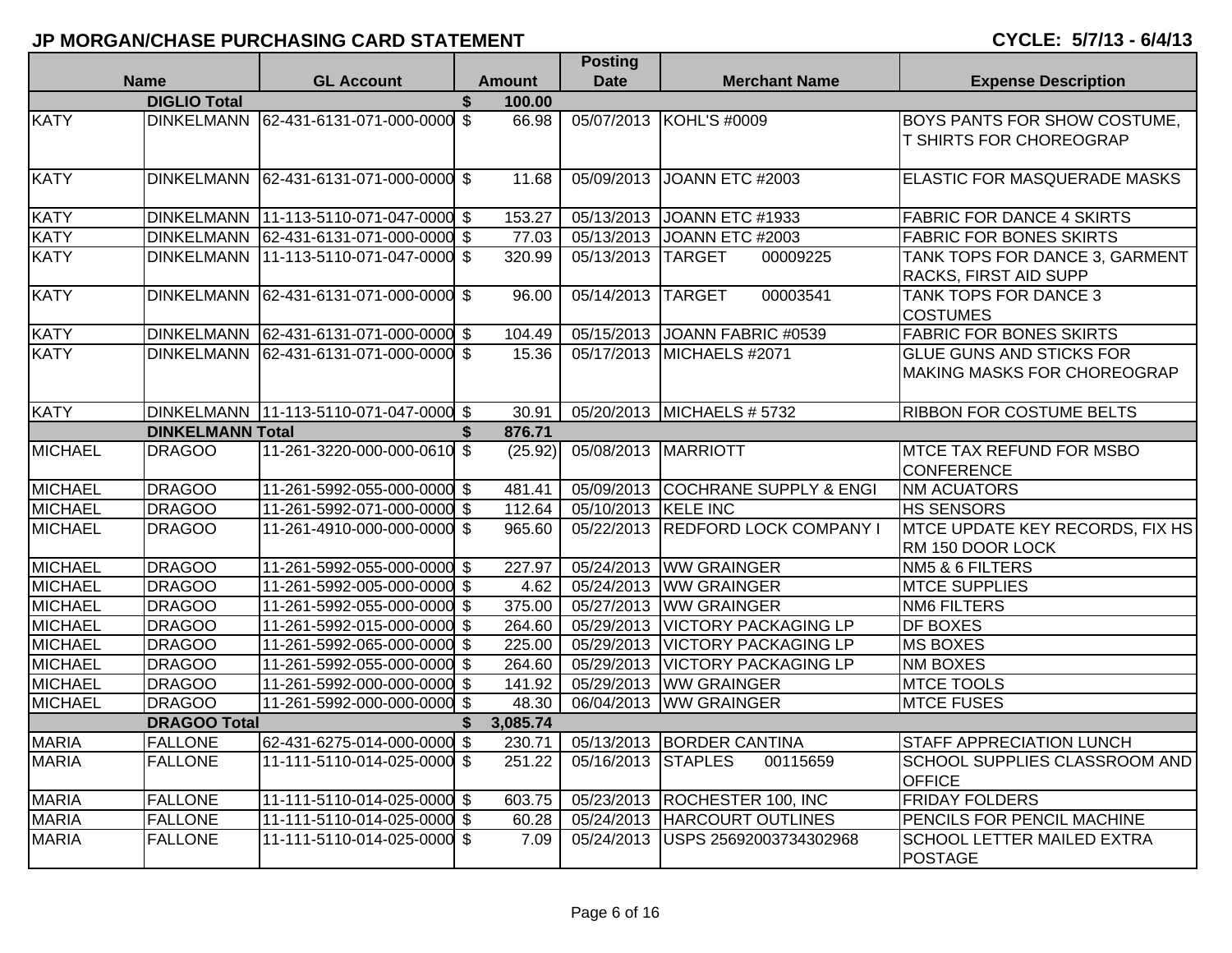|                 |                      |                                         |    |               | <b>Posting</b>      |                                   |                                         |
|-----------------|----------------------|-----------------------------------------|----|---------------|---------------------|-----------------------------------|-----------------------------------------|
|                 | <b>Name</b>          | <b>GL Account</b>                       |    | <b>Amount</b> | <b>Date</b>         | <b>Merchant Name</b>              | <b>Expense Description</b>              |
| <b>MARIA</b>    | <b>FALLONE</b>       | 11-111-5110-014-025-0000                | \$ | 95.86         | 05/31/2013 RGS PAY* |                                   | <b>WELCOME TO KINDERGARTEN</b>          |
|                 |                      |                                         |    |               |                     |                                   | <b>BRACELETS</b>                        |
| <b>MARIA</b>    | <b>FALLONE</b>       | 11-111-5110-014-025-0000 \$             |    | 379.80        |                     | 05/31/2013 STAPLS7100869407000001 | <b>PENCILS</b>                          |
| <b>MARIA</b>    | <b>FALLONE</b>       | 11-111-5110-014-025-0000 \$             |    | 355.36        |                     | 06/03/2013 SSI*SCHOOL SPECIALTY   | <b>CARTS AND ENVELOPES</b>              |
|                 | <b>FALLONE Total</b> |                                         | \$ | 1,984.07      |                     |                                   |                                         |
| <b>JAMES</b>    | <b>FULAR</b>         | 11-261-5993-000-000-0000 \$             |    | 309.30        |                     | 05/13/2013 RESIDEX, LLC           | <b>SPLIT - DISTRICT ATHLETIC FIELDS</b> |
|                 |                      |                                         |    |               |                     |                                   | <b>MULCH</b>                            |
| <b>JAMES</b>    | <b>FULAR</b>         | 11-261-5993-071-000-0000 \$             |    | 122.50        |                     | 05/13/2013 RESIDEX, LLC           | SPLIT - HS HARDBALL & SOFTBALL          |
|                 |                      |                                         |    |               |                     |                                   | <b>FIELDS</b>                           |
| <b>JAMES</b>    | <b>FULAR</b>         | 11-261-5993-000-000-0000 \$             |    | 701.56        |                     | 05/13/2013 SPRINKLERSUPPLYSTORE L | <b>GRNDS STOCK IRRIGATION PARTS</b>     |
| <b>JAMES</b>    | <b>FULAR</b>         | 11-261-5993-000-000-0000 \$             |    | 499.92        |                     | 05/13/2013 SPRINKLERWAREHOUSE.    | <b>GRNDS IRRIGATION STOCK FOR</b>       |
|                 |                      |                                         |    |               |                     |                                   | <b>ATHLETIC FIELDS</b>                  |
| <b>JAMES</b>    | <b>FULAR</b>         | 11-261-5993-055-000-0000 \$             |    | 30.00         |                     | 05/16/2013 ANGELO'S WHOLESALE     | <b>NM5 STUMP REPAIR</b>                 |
| <b>JAMES</b>    | <b>FULAR</b>         | 11-261-5993-000-000-0000 \$             |    | 139.20        |                     | 05/21/2013 MIDWEST GOLF & TURF    | <b>GRNDS BALLFIELD GROOMER</b>          |
| <b>JAMES</b>    | <b>FULAR</b>         | 11-261-5993-000-000-0000 \$             |    | 169.40        |                     | 05/23/2013 GEMPLER*1019548243     | <b>GRNDS WEED KILLER FOR DISTRICT</b>   |
| <b>JAMES</b>    | <b>FULAR</b>         | 11-261-5993-071-000-0000 \$             |    | 156.32        |                     | 05/23/2013 RESIDEX, LLC           | HS FERTILIZER FOR HARDBALL FIELD        |
|                 |                      |                                         |    |               |                     |                                   |                                         |
| <b>JAMES</b>    | <b>FULAR</b>         | 11-261-5993-071-000-0000 \$             |    | 468.96        |                     | 05/23/2013 RESIDEX, LLC           | <b>HS FERTILIZER FOR BASEBALL &amp;</b> |
|                 |                      |                                         |    |               |                     |                                   | <b>SOFTBALL FIELDS</b>                  |
| <b>JAMES</b>    | <b>FULAR</b>         | 11-261-5993-000-000-0000 \$             |    | 50.55         |                     | 05/27/2013 GEMPLER*1019554147     | <b>GRNDS HERBICIDE</b>                  |
|                 | <b>FULAR Total</b>   |                                         | \$ | 2,647.71      |                     |                                   |                                         |
| <b>SETH</b>     | <b>FURLOW</b>        | 11-113-5110-071-065-0000 \$             |    | 2,554.74      |                     | 05/13/2013 FLINN SCIENTIFIC, I    | <b>SCIENCE DEPARTMENT EQUIPMENT</b>     |
|                 | <b>FURLOW Total</b>  |                                         | \$ | 2,554.74      |                     |                                   |                                         |
| <b>MEGAN</b>    | <b>GASIDLO</b>       | 11-112-5110-065-065-0000 \$             |    | 77.94         |                     | 05/13/2013 RADIOSHACK 00163634    | <b>BATTERIES FOR STOPWATCHES AND</b>    |
|                 |                      |                                         |    |               |                     |                                   | CALCULATORS FOR 7TH AN                  |
|                 | <b>GASIDLO Total</b> |                                         | \$ | 77.94         |                     |                                   |                                         |
| <b>MARGARET</b> |                      | GONZALEZ-SH 11-112-5110-065-065-0000 \$ |    | 866.64        |                     | 05/07/2013 FLINN SCIENTIFIC, I    | <b>LAB SUPLIES FOR 7TH GRADE</b>        |
| <b>MARGARET</b> |                      | GONZALEZ-SH 62-431-6257-065-000-0000 \$ |    | 216.00        |                     | 05/09/2013 BIG FROG CUSTOM T-SHIR | <b>STUDENT COUNCIL T-SHIRTS FRO</b>     |
|                 |                      |                                         |    |               |                     |                                   | <b>REPRESENTATIVES</b>                  |
| <b>MARGARET</b> |                      | GONZALEZ-SH 11-112-5110-065-065-0000 \$ |    | 75.00         |                     | 05/16/2013 NASCO MAIL ORDER       | MAGNIFYING GLASSES; NEODYMIUM           |
|                 |                      |                                         |    |               |                     |                                   | MAGNETS - 7TH GRADE SC                  |
|                 |                      |                                         |    |               |                     |                                   |                                         |
| <b>MARGARET</b> |                      | GONZALEZ-SH 11-112-5110-065-065-0000 \$ |    | 49.75         |                     | 05/17/2013 NASCO MAIL ORDER       | NEODYMIUN MAGNETS 7TH GRADE             |
| <b>MARGARET</b> |                      | GONZALEZ-SH 62-431-6257-065-000-0000 \$ |    | 12.50         |                     | 05/22/2013 MEIJER INC #122 Q01    | STUDENT COUNCIL END OF THE              |
|                 |                      |                                         |    |               |                     |                                   | <b>YEAR TREAT</b>                       |
| <b>MARGARET</b> |                      | GONZALEZ-SH 62-431-6257-065-000-0000 \$ |    | 103.41        |                     | 05/30/2013 SAMSCLUB #6657         | <b>SNACKS FOR FAREWELL ACTIVITY</b>     |
| <b>MARGARET</b> |                      | GONZALEZ-SH 62-431-6257-065-000-0000 \$ |    | 21.52         | 05/30/2013 TARGET   | 00014654                          | <b>TABLECLOTHS FRO FAREWELL</b>         |
|                 |                      |                                         |    |               |                     |                                   | <b>ACTIVITY</b>                         |
| <b>MARGARET</b> |                      | GONZALEZ-SH 62-431-6257-065-000-0000 \$ |    | 48.39         | 05/31/2013          | <b>TARGET</b><br>00014654         | TABLECLOTHS; BEVERAGES FOR              |
|                 |                      |                                         |    |               |                     |                                   | <b>FAREWELL ACTIVITY</b>                |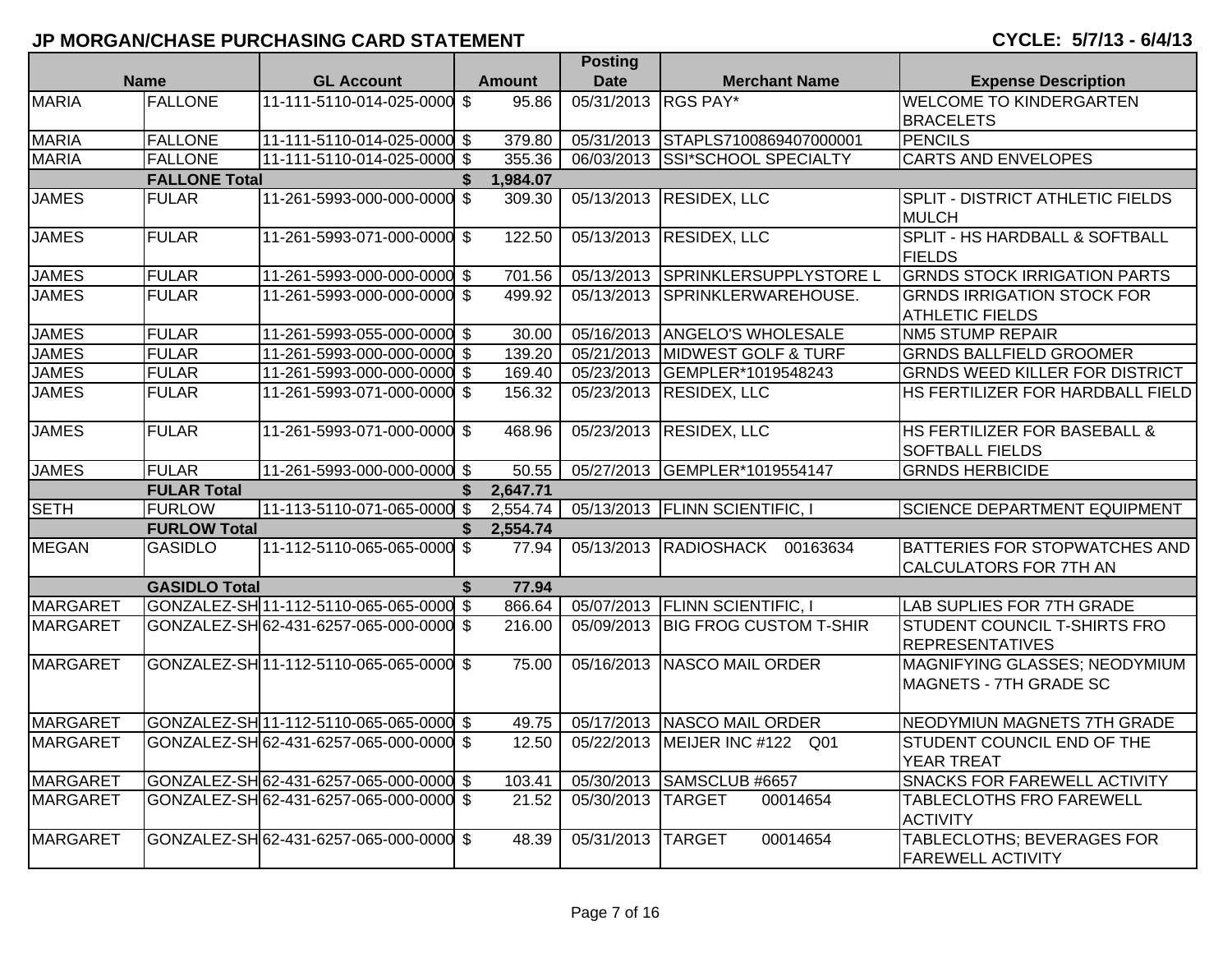|                 |                               |                                      |      |               | <b>Posting</b> |                                     |                                                                      |
|-----------------|-------------------------------|--------------------------------------|------|---------------|----------------|-------------------------------------|----------------------------------------------------------------------|
|                 | <b>Name</b>                   | <b>GL Account</b>                    |      | <b>Amount</b> | <b>Date</b>    | <b>Merchant Name</b>                | <b>Expense Description</b>                                           |
| <b>MARGARET</b> |                               | GONZALEZ-SH 62-431-6257-065-000-0000 | \$   | 11.00         | 06/04/2013     | KROGER #632                         | <b>BEVERAGES FOR FAREWELL</b><br><b>ACTIVITY</b>                     |
|                 | <b>GONZALEZ-SHEERAN Total</b> |                                      | S.   | 1,404.21      |                |                                     |                                                                      |
| <b>BRIAN</b>    | <b>GORDON</b>                 | 62-431-6104-061-000-0000             | \$   | 12.42         | 05/10/2013     | <b>SOUTH LYON HOTEL</b>             | LUNCH FOR MIDDLE SCHOOL<br><b>MEETING</b>                            |
| <b>BRIAN</b>    | <b>GORDON</b>                 | 62-431-6104-061-000-0000 \$          |      | 17.04         |                | 05/13/2013   PANERA BREAD #667      | <b>BREAKFAST FOR AD MEETING</b>                                      |
| <b>BRIAN</b>    | <b>GORDON</b>                 | 62-431-6104-061-000-0000 \$          |      | 49.41         | 05/15/2013     | MEIJER INC #057<br>Q01              | <b>BREAKFAST FOR AD MEETING</b>                                      |
| <b>BRIAN</b>    | <b>GORDON</b>                 | 62-431-6104-061-000-0000 \$          |      | 14.43         | 05/16/2013     | <b>LIBRARY PUB</b>                  | LUNCH FOR KLAA MEETING                                               |
| <b>BRIAN</b>    | <b>GORDON</b>                 | 62-431-6104-061-000-0000 \$          |      | 23.05         | 05/20/2013     | <b>BENITOS PIZZA-NOVI</b>           | <b>DINNER FOR WORKERS STATE</b><br><b>TOURNAMENT</b>                 |
|                 | <b>GORDON Total</b>           |                                      | \$   | 116.35        |                |                                     |                                                                      |
| <b>DEBORAH</b>  | <b>HAYNES</b>                 | 11-351-5110-000-953-0000 \$          |      | 139.00        | 05/16/2013     | MICHAELS #3744                      | <b>TEACHING SUPPLIES</b>                                             |
|                 | <b>HAYNES Total</b>           |                                      |      | 139.00        |                |                                     |                                                                      |
| <b>BETH</b>     | <b>HENDERSON</b>              | 11-252-5910-000-000-0000 \$          |      | 299.99        | 05/17/2013     | STAPLS7100291905000001              | <b>BUSINESS OFFICE - PRINTER TONER</b>                               |
| <b>BETH</b>     | <b>HENDERSON</b>              | 11-252-5910-000-000-0000 \$          |      | 11.49         | 05/17/2013     | STAPLS7100291905000002              | <b>BUSINESS OFFICE - OFFICE</b><br><b>SUPPLIES</b>                   |
| <b>BETH</b>     | <b>HENDERSON</b>              | 11-252-5910-000-000-0000 \$          |      | 17.29         | 05/17/2013     | STAPLS7100291905000003              | <b>BUSINESS OFFICE - OFFICE</b><br><b>SUPPLIES</b>                   |
| <b>BETH</b>     | <b>HENDERSON</b>              | 11-252-5910-000-000-0000 \$          |      | 10.50         | 05/31/2013     | STAPLS7100821904000001              | <b>BUSINESS OFFICE - OFFICE</b><br><b>SUPPLIES</b>                   |
| <b>BETH</b>     | <b>HENDERSON</b>              | 11-252-5910-000-000-0000 \$          |      | 9.78          | 06/03/2013     | STAPLS7100821904000002              | <b>BUSINESS OFFICE - OFFICE</b><br><b>SUPPLIES</b>                   |
|                 | <b>HENDERSON Total</b>        |                                      | \$   | 349.05        |                |                                     |                                                                      |
| <b>SHEILA</b>   | <b>HOLLY</b>                  | 11-221-3220-000-411-0000 \$          |      | 27.00         | 05/07/2013     | <b>GRAND TRAV RSRT FOOD/B</b>       | <b>MPAAA CONFERENCE EXPENSE</b>                                      |
| <b>SHEILA</b>   | <b>HOLLY</b>                  | 11-221-3220-000-411-0000 \$          |      | 30.44         |                | 05/08/2013 GRAND TRAV RSRT FOOD/B   | <b>MPAAA CONFERENCE EXPENSES</b>                                     |
| <b>SHEILA</b>   | <b>HOLLY</b>                  | 11-221-3220-000-411-0000 \$          |      | 134.90        |                | 05/09/2013 GRAND TRAV RESORT & SP   | <b>MPAAA CONFERENCE LODGING</b><br><b>EXPENSES</b>                   |
| <b>SHEILA</b>   | <b>HOLLY</b>                  | 11-221-3220-000-411-0000 \$          |      | 311.80        | 05/10/2013     | <b>GRAND TRAV RESORT &amp; SP</b>   | <b>MPAAA CONFERENCE LODGING</b><br><b>EXPENSES</b>                   |
| <b>SHEILA</b>   | <b>HOLLY</b>                  | 11-221-3220-000-411-0000 \$          |      | 240.00        | 05/13/2013     | <b>MICHIGAN STATE UNIVERS</b>       | <b>NEXT GENERATION SCIENCE</b><br><b>STANDARDS CONFERENCE</b>        |
| <b>SHEILA</b>   | <b>HOLLY</b>                  | 62-431-6275-055-000-0000             | - \$ | 2,998.85      | 05/20/2013     | <b>THE BOOKSOURCE</b>               | <b>NOVI MEADOWS GUIDED READING</b><br><b>LIBRARY</b>                 |
| <b>SHEILA</b>   | <b>HOLLY</b>                  | 11-221-3220-000-411-0000 \$          |      | 975.00        |                | 05/22/2013   FCC*FRANKLINCVYSEMINAR | 7 HABIT REGISTRATION FEES, KATIE<br><b>AMMONS</b>                    |
| <b>SHEILA</b>   | <b>HOLLY</b>                  | 11-221-3220-000-411-0000 \$          |      | 500.00        |                | 05/22/2013  FCC*FRANKLINCVYSEMINAR  | <b>7 HABITS FACILITATOR KIT FOR</b><br><b>WORKSHOP, KATIE AMMONS</b> |
| <b>SHEILA</b>   | <b>HOLLY</b>                  | 11-221-3220-000-411-0000 \$          |      | 50.00         |                | 05/22/2013 OAKLAND SCHOOLS-RC INT   | NEW TO MATH WORKSHOP, SUMMER<br><b>SHOULDER SERIES, HEATHE</b>       |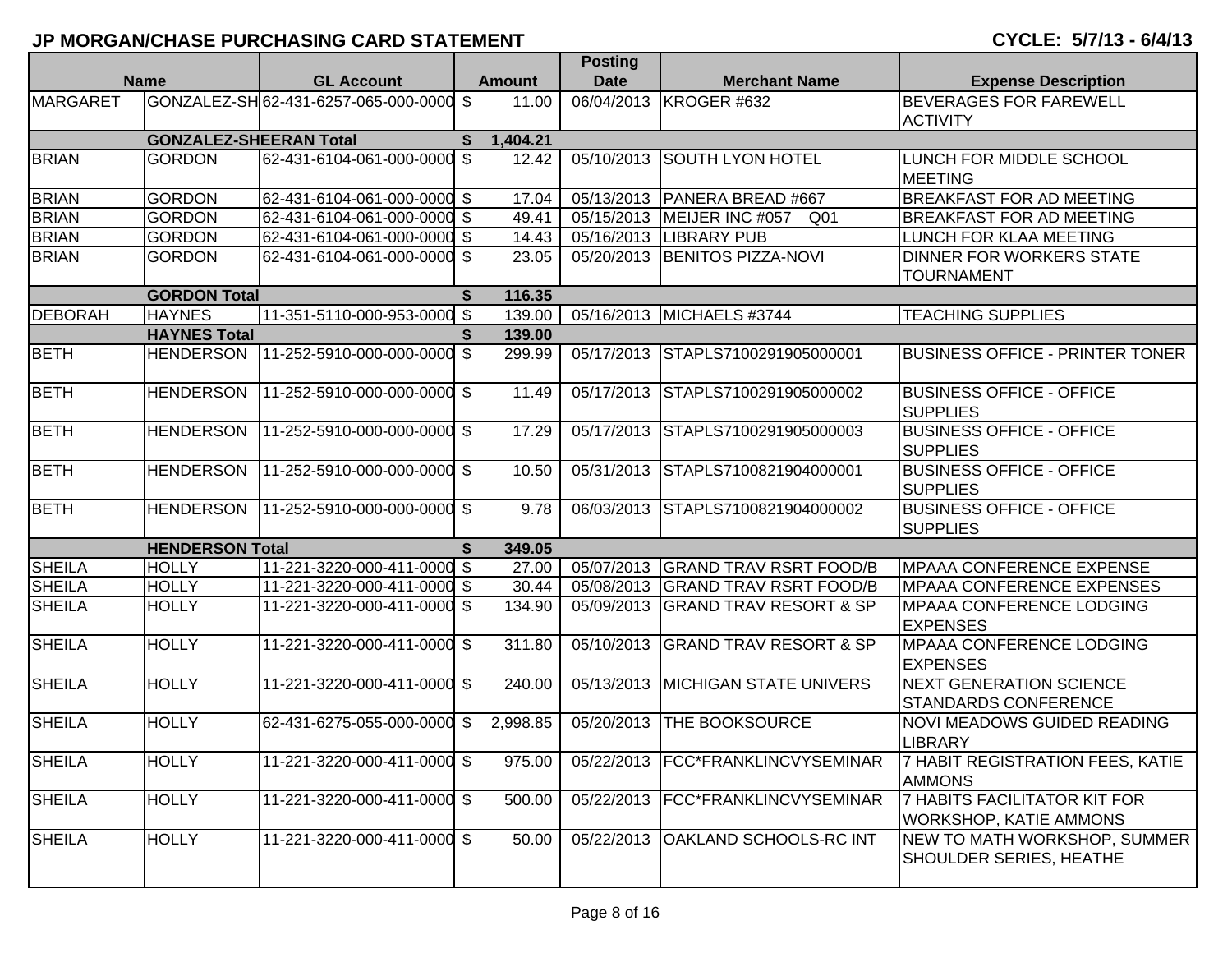|               |              |                             |  |                       | <b>Posting</b>          |                                |                                                                                |
|---------------|--------------|-----------------------------|--|-----------------------|-------------------------|--------------------------------|--------------------------------------------------------------------------------|
|               | <b>Name</b>  | <b>GL Account</b>           |  | <b>Amount</b>         | <b>Date</b>             | <b>Merchant Name</b>           | <b>Expense Description</b>                                                     |
| <b>SHEILA</b> | <b>HOLLY</b> | 11-221-3220-000-411-0000 \$ |  | 1,800.00              | 05/22/2013              | OAKLAND SCHOOLS-RC INT         | <b>BIRMINGHAM LEARNING</b><br>CONFERENCE, SUMMER SHOULDER<br><b>SERI</b>       |
| <b>SHEILA</b> | <b>HOLLY</b> | 11-221-3220-000-411-0000 \$ |  | 200.00                | 05/22/2013              | <b>OAKLAND SCHOOLS-RC INT</b>  | SIOP TRAINING, SUMMER SHOULDER<br><b>SERIES, CAITLYN HENRY</b>                 |
| SHEILA        | <b>HOLLY</b> | 11-221-3220-000-411-0000 \$ |  | 100.00                | 05/22/2013              | OAKLAND SCHOOLS-RC INT         | NEW TO MATH WORKSHOP, SUMMER<br>SHOULDER SERIES, OAKLAN                        |
| <b>SHEILA</b> | <b>HOLLY</b> | 11-221-3220-000-411-0000 \$ |  | 800.00                | 05/22/2013              | <b>OAKLAND SCHOOLS-RC INT</b>  | SIOP TRAINING, SUMMER SHOULDER<br><b>SERIES, OAKLAND SCHOO</b>                 |
| <b>SHEILA</b> | <b>HOLLY</b> | 11-221-3220-000-411-0000 \$ |  | 200.00                | 05/22/2013              | <b>OAKLAND SCHOOLS-RC INT</b>  | SIOP TRAINING, SUMMER SHOULDER<br>SERIES, OAKLAND SCHOO                        |
| <b>SHEILA</b> | <b>HOLLY</b> | 11-221-3220-000-411-0000 \$ |  | 60.00                 | 05/23/2013              | <b>MACOMB INTRMDT SCH DIS</b>  | GALILEO LEADERSHIP CONSORTIUM,<br>KIM WESNER                                   |
| <b>SHEILA</b> | <b>HOLLY</b> | 11-221-3220-000-411-0000 \$ |  | 60.00                 | 05/23/2013              | <b>MACOMB INTRMDT SCH DIS</b>  | GALILEO LEADERSHIP CONSORTIUM,<br><b>LISA LAPORTE</b>                          |
| <b>SHEILA</b> | <b>HOLLY</b> | 11-221-3220-000-411-0000 \$ |  | 60.00                 | 05/23/2013              | <b>MACOMB INTRMDT SCH DIS</b>  | GALILEO LEADERSHIP CONSORTIUM,<br><b>CARY GRIMM</b>                            |
| <b>SHEILA</b> | <b>HOLLY</b> | 11-221-3220-000-411-0000 \$ |  | 60.00                 | $\overline{05}/23/2013$ | MACOMB INTRMDT SCH DIS         | <b>GALILEO LEADERSHIP CONSORTIUM,</b><br><b>JEANNE DIAL</b>                    |
| <b>SHEILA</b> | <b>HOLLY</b> | 11-221-3220-000-411-0000 \$ |  | 60.00                 | 05/23/2013              | <b>MACOMB INTRMDT SCH DIS</b>  | GALILEO LEADERSHIP CONSORTIUM,<br><b>MELISSA CARRUTH</b>                       |
| <b>SHEILA</b> | <b>HOLLY</b> | 11-221-3220-000-411-0000 \$ |  | (80.00)               | 05/24/2013              | <b>ADVANCED ORG</b>            | <b>REGISTRATION CANCELLATION</b><br><b>REFUND</b>                              |
| <b>SHEILA</b> | <b>HOLLY</b> | 11-113-5210-071-414-0000 \$ |  | 32.71                 | 05/24/2013              | <b>THE BOOK DEPOSITORY</b>     | IB HISTORY: COLD WAR FOR THE IB<br><b>DIPLOMA TEXTBOOK</b>                     |
| <b>SHEILA</b> | <b>HOLLY</b> | 11-221-5990-000-411-0000 \$ |  | 4,255.46              |                         | 05/27/2013 CAPSTONE PUBLISHERS | SUMMER READING LIBRARY                                                         |
| <b>SHEILA</b> | <b>HOLLY</b> | 11-111-5210-011-000-0000 \$ |  | $\overline{2,39}1.45$ |                         |                                | 05/27/2013 REI*GREENWOODHEINEMANN SPLIT - PHONICS LESSONS AND<br>POETRY BUNDLE |
| <b>SHEILA</b> | <b>HOLLY</b> | 11-111-5210-014-000-0000 \$ |  | 2,391.45              | 05/27/2013              |                                | REI*GREENWOODHEINEMANN SPLIT - PHONICS LESSONS AND<br><b>POETRY BUNDLE</b>     |
| <b>SHEILA</b> | <b>HOLLY</b> | 11-111-5210-012-000-0000 \$ |  | 2,391.45              | 05/27/2013              |                                | REI*GREENWOODHEINEMANN SPLIT - PHONICS LESSONS AND<br>POETRY BUNDLE            |
| <b>SHEILA</b> | <b>HOLLY</b> | 11-111-5210-013-000-0000 \$ |  | 2,391.45              | 05/27/2013              |                                | REI*GREENWOODHEINEMANN SPLIT - PHONICS LESSONS AND<br><b>POETRY BUNDLE</b>     |
| <b>SHEILA</b> | <b>HOLLY</b> | 11-111-5210-015-000-0000 \$ |  | 2,391.45              | 05/27/2013              |                                | REI*GREENWOODHEINEMANN SPLIT - PHONICS LESSONS AND<br><b>POETRY BUNDLE</b>     |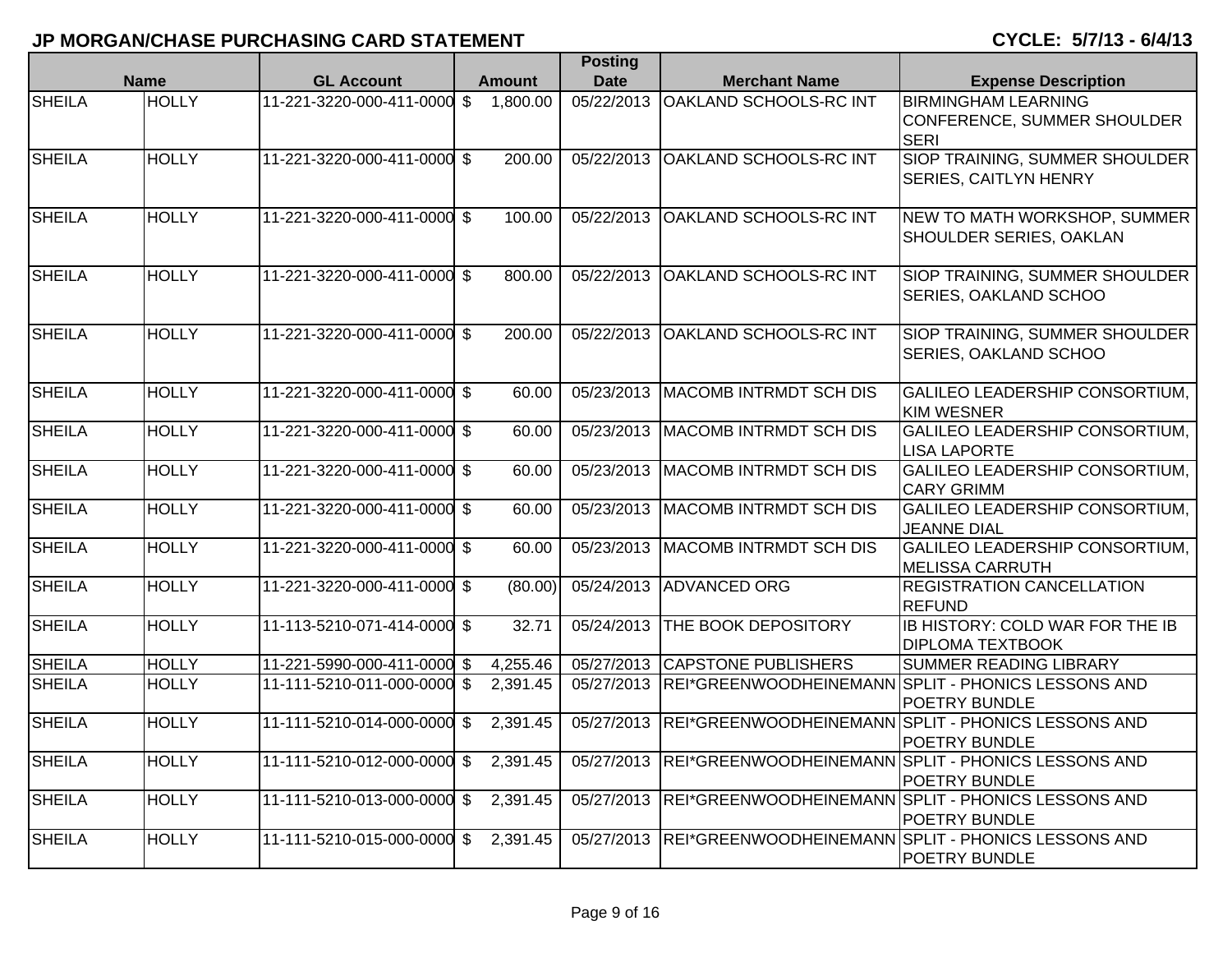| <b>Name</b>        |                        | <b>GL Account</b>           |               |               | <b>Posting</b>          |                                               |                                                                    |
|--------------------|------------------------|-----------------------------|---------------|---------------|-------------------------|-----------------------------------------------|--------------------------------------------------------------------|
|                    |                        |                             |               | <b>Amount</b> | <b>Date</b>             | <b>Merchant Name</b>                          | <b>Expense Description</b>                                         |
| <b>SHEILA</b>      | <b>HOLLY</b>           | 62-431-6275-055-000-0000    | \$            | 1,787.65      | 05/27/2013              | <b>THE BOOKSOURCE</b>                         | <b>NOVI MEADOWS GUIDED READING</b><br><b>LIBRARY</b>               |
| <b>SHEILA</b>      | <b>HOLLY</b>           | 62-431-6275-055-000-0000    | $\sqrt[6]{3}$ | 3,354.58      | 05/27/2013              | <b>THE BOOKSOURCE</b>                         | <b>NOVI MEADOWS GUIDED READING</b><br><b>LIBRARY</b>               |
| <b>SHEILA</b>      | <b>HOLLY</b>           | 11-221-3220-000-411-0000 \$ |               | 25.00         | 05/29/2013              | <b>OFS SPECIAL POPULATION</b>                 | OFFICE OF SPECIAL POPULATIONS<br><b>WORKSHOP</b>                   |
| <b>HOLLY Total</b> |                        |                             |               | \$30,000.64   |                         |                                               |                                                                    |
| <b>DIANE</b>       | <b>HOSKINS</b>         | 11-131-5110-000-000-6710 \$ |               | 25.57         | 05/08/2013              | STAPLS7099706869000001                        | <b>TEACHER SUPPLIES FOR</b><br><b>CLASSROOM</b>                    |
| <b>DIANE</b>       | <b>HOSKINS</b>         | 62-431-6301-033-000-0000 \$ |               | 101.42        |                         | 05/14/2013 SAMSCLUB #6657                     | <b>FOOD FOR STUDENTS</b>                                           |
| <b>DIANE</b>       | <b>HOSKINS</b>         | 62-431-6301-033-000-0000 \$ |               | 54.20         | 05/21/2013              | SAMSCLUB #6657                                | <b>FOOD FOR STUDENTS</b>                                           |
| <b>DIANE</b>       | <b>HOSKINS</b>         | 62-431-6301-033-000-0000 \$ |               | 15.30         |                         | 05/23/2013 BUSCH'S #1205                      | <b>FOOD FOR STUDENTS</b>                                           |
| <b>DIANE</b>       | <b>HOSKINS</b>         | 11-131-5110-000-000-6710 \$ |               | 48.76         |                         | 05/30/2013  DOLRTREE 3613 00036137            | TEACHER CLASSROOM SUPPLIES                                         |
| <b>DIANE</b>       | <b>HOSKINS</b>         | 62-431-6301-033-000-0000 \$ |               | 171.86        |                         | 05/30/2013 GFS MKTPLC #0174                   | <b>FOOD FOR STUDENTS</b>                                           |
| <b>DIANE</b>       | <b>HOSKINS</b>         | 62-431-6301-033-000-0000 \$ |               | 308.69        |                         | 05/30/2013 SAMSCLUB #6657                     | <b>FOOD FOR STUDENTS</b>                                           |
| <b>DIANE</b>       | <b>HOSKINS</b>         | 62-431-6301-033-000-0000 \$ |               | 117.09        | 06/04/2013              | SAMSCLUB #6657                                | <b>FOOD FOR STUDENTS</b>                                           |
| <b>DIANE</b>       | <b>HOSKINS</b>         | 62-431-6301-033-000-0000 \$ |               | 9.25          | 06/04/2013              | SAMSCLUB #6657                                | <b>FOOD FOR STUDENTS</b>                                           |
|                    | <b>HOSKINS Total</b>   |                             |               | 852.14        |                         |                                               |                                                                    |
| <b>ANDREA</b>      | <b>JACOBS</b>          | 62-431-6256-065-000-0000 \$ |               | 35.76         |                         | 05/14/2013 WAL-MART #5893                     | <b>SUPPLIES</b>                                                    |
| <b>ANDREA</b>      | <b>JACOBS</b>          | 62-431-6256-065-000-0000 \$ |               | 12.10         |                         | 05/29/2013 MEIJER INC #109<br>Q <sub>01</sub> | <b>SUPPLIES</b>                                                    |
|                    | <b>JACOBS Total</b>    |                             | \$            | 47.86         |                         |                                               |                                                                    |
| <b>PATRICIA</b>    | KORTLANDT              | 11-221-3220-011-000-0000 \$ |               | 664.40        |                         | 05/09/2013 SSI*SCHOOL SPECIALTY               | <b>WRITING JOURNALS</b>                                            |
| <b>PATRICIA</b>    | KORTLANDT              | 62-431-6275-011-000-0000 \$ |               | 35.88         |                         | 05/22/2013   WAL-MART #5893                   | <b>PLASTIC BAGS TO SEND HOME</b><br><b>SUMMER SKILLS MATERIALS</b> |
| <b>PATRICIA</b>    | KORTLANDT              | 11-221-3220-011-000-0000 \$ |               | 25.59         | 05/30/2013              | STAPLS7100690687000001                        | <b>MATERIALS FOR SUMMER SKILLS</b><br><b>REMEDIATION PROGRAM</b>   |
|                    | <b>KORTLANDT Total</b> |                             | \$            | 725.87        |                         |                                               |                                                                    |
| MARGARET           | LAINE                  | 62-431-6105-071-000-0000 \$ |               | 625.00        | 05/13/2013              | <b>PAYPAL *LCSEASTAPSU</b>                    | AP SUMMER INSTITUTE TRAINING<br>FOR RAND HELMKAMP.                 |
| <b>MARGARET</b>    | <b>LAINE</b>           | 62-431-6105-071-000-0000 \$ |               | 575.00        | 05/20/2013              | <b>OAKLAND UNIVERSITY CE</b>                  | AP SUMMER INSTITUTE TRAINING                                       |
| MARGARET           | <b>LAINE</b>           | 62-431-6105-071-000-0000 \$ |               | 82.62         | 05/27/2013              | AMAZON.COM                                    | 3 STRIVE FOR A 5 IN JAPANESE TEST<br><b>PREP WORKBBOKS.</b>        |
|                    | <b>LAINE Total</b>     |                             | S.            | 1,282.62      |                         |                                               |                                                                    |
| ELIZABETH          | <b>LAMBERT</b>         | 11-261-5992-071-000-0000 \$ |               | 1,053.94      |                         | 05/07/2013 DOWNRIVER REFRIG SUP C             | <b>HS CHILLER</b>                                                  |
| <b>ELIZABETH</b>   | <b>LAMBERT</b>         | 11-261-5992-071-000-0000 \$ |               |               | 131.70 05/07/2013 NUCO2 |                                               | HS CO <sub>2</sub> FOR POOL                                        |
| <b>ELIZABETH</b>   | <b>LAMBERT</b>         | 11-261-5992-071-000-0000 \$ |               | 694.18        |                         | 05/08/2013 BEST PLUMBING SPECIALT             | <b>SPLIT - HS GIRLS LOCKER ROOM</b><br><b>FIELD HOUSE</b>          |
| <b>ELIZABETH</b>   | <b>LAMBERT</b>         | 11-261-5992-000-000-0000 \$ |               | 211.98        |                         | 05/08/2013 BEST PLUMBING SPECIALT             | <b>SPLIT - MTCE STOCK SINK FAUCETS</b>                             |
| <b>ELIZABETH</b>   | <b>LAMBERT</b>         | 11-261-5992-065-000-0000 \$ |               | 644.40        |                         | 05/09/2013 LEABU SALES AND SERVIC             | MS SERVICE 12 SEWING MACHINES                                      |
| <b>ELIZABETH</b>   | <b>LAMBERT</b>         | 11-261-4910-071-000-0000 \$ |               | 488.00        |                         | 05/10/2013 ALLIED INC                         | SPLIT - HS HOISTS                                                  |
| <b>ELIZABETH</b>   | <b>LAMBERT</b>         | 11-261-4910-010-000-0000 \$ |               | 112.24        |                         | 05/10/2013 ALLIED INC                         | <b>SPLIT - TRANS HOISTS</b>                                        |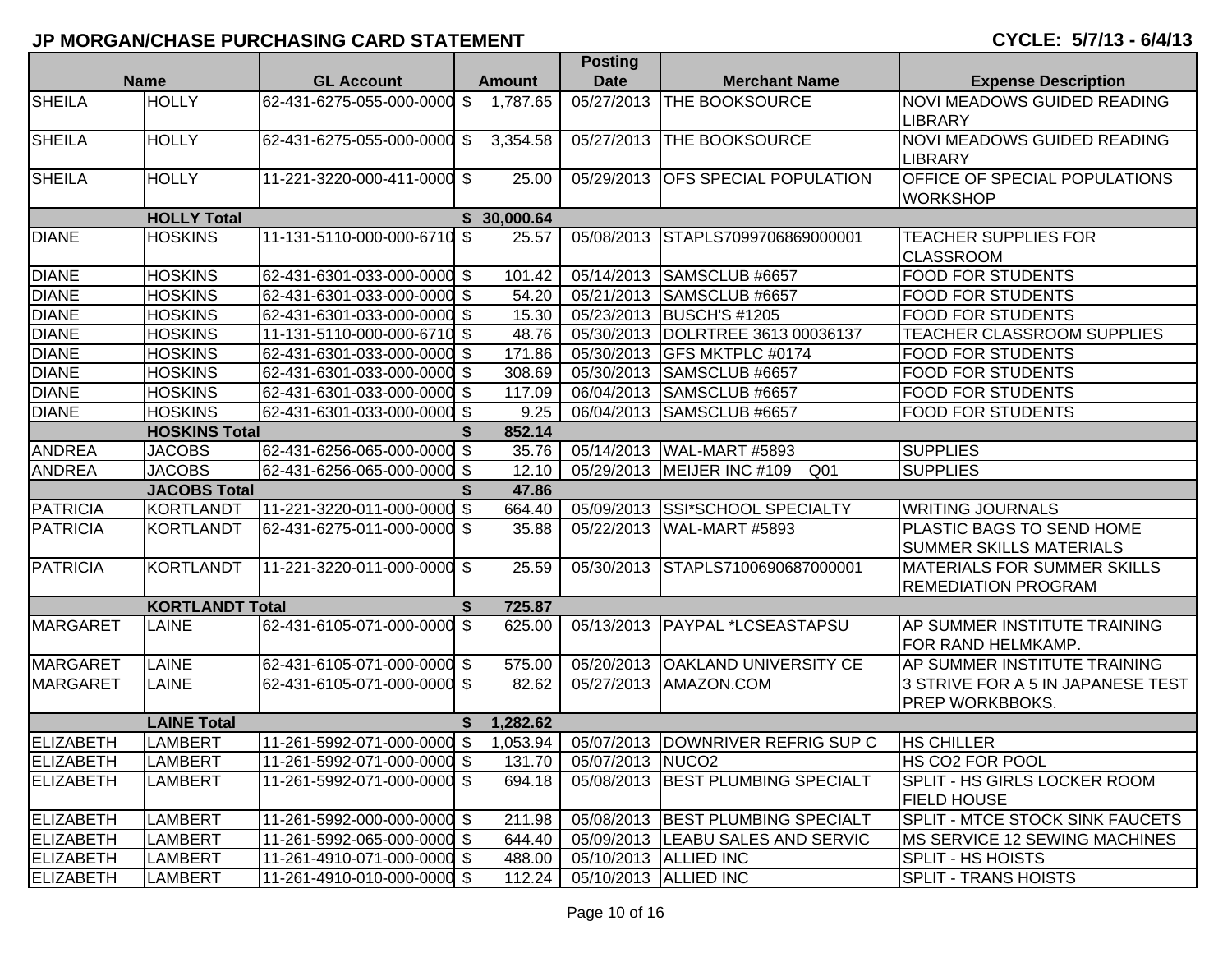|                  |                |                             |                | Posting              |                                   |                                      |
|------------------|----------------|-----------------------------|----------------|----------------------|-----------------------------------|--------------------------------------|
|                  | <b>Name</b>    | <b>GL Account</b>           | <b>Amount</b>  | <b>Date</b>          | <b>Merchant Name</b>              | <b>Expense Description</b>           |
| <b>ELIZABETH</b> | <b>LAMBERT</b> | 11-261-4910-055-000-0000 \$ | 160.00         |                      | 05/13/2013 800 4 BLINDS           | <b>SPLIT - NM BLINDS</b>             |
| <b>ELIZABETH</b> | <b>LAMBERT</b> | 11-261-4910-012-000-0000 \$ | 32.00          |                      | 05/13/2013 800 4 BLINDS           | <b>SPLIT - OH BLINDS</b>             |
| ELIZABETH        | <b>LAMBERT</b> | 11-261-5710-000-000-0000 \$ | 971.78         | 05/13/2013 ATLAS OIL |                                   | <b>MTCE FUEL</b>                     |
| <b>ELIZABETH</b> | <b>LAMBERT</b> | 11-261-4910-000-000-0000 \$ | 529.00         |                      | 05/14/2013 ARCH ENVIRONMENTAL GRO | FOR PO#20645 DIST UNDERGROUND        |
|                  |                |                             |                |                      |                                   | <b>STORAGE TANK</b>                  |
| <b>ELIZABETH</b> | <b>LAMBERT</b> | 11-261-5992-055-000-0000 \$ | 1,464.72       | 05/14/2013           | <b>THE TRANE COMPANY</b>          | NM5 VIEW B CONDENSER FAN             |
|                  |                |                             |                |                      |                                   | MOTOR FOR RM 517 (MALARKEY)          |
| ELIZABETH        | LAMBERT        | 11-261-4910-071-000-0000 \$ | 366.94         |                      | 05/15/2013 AQUATIC SOURCE, LLC    | HS POOL PRESSURE GAUGES              |
| <b>ELIZABETH</b> | <b>LAMBERT</b> | 11-261-4910-071-000-0000 \$ | 1,062.30       |                      | 05/15/2013   DE-CAL INC           | <b>HS CW AIR SEPERATOR</b>           |
| ELIZABETH        | <b>LAMBERT</b> | 11-261-5992-000-000-0000 \$ | 74.70          |                      | 05/17/2013 AIRGASS NORTH          | <b>MTCE WELDING</b>                  |
| <b>ELIZABETH</b> | <b>LAMBERT</b> | 11-261-4910-055-000-0000 \$ | 564.40         |                      | 05/21/2013   URBANS PARTITION     | <b>NM5 RM 530 FIX</b>                |
| <b>ELIZABETH</b> | <b>LAMBERT</b> | 11-261-5992-071-000-0000 \$ | 282.50         |                      | 05/22/2013 AQUATIC SOURCE, LLC    | HS POOL CHLORINE                     |
| <b>ELIZABETH</b> | <b>LAMBERT</b> | 11-261-4910-065-000-0000 \$ | 375.00         |                      | 05/22/2013   DE-CAL INC           | <b>MS GLYCOL LEAK</b>                |
| ELIZABETH        | <b>LAMBERT</b> | 11-261-4910-071-000-0000    | \$<br>1,896.00 |                      | 05/22/2013   DE-CAL INC           | HS CHILLER #1                        |
| <b>ELIZABETH</b> | <b>LAMBERT</b> | 11-261-5992-065-000-0000 \$ | 1,984.10       |                      | 05/22/2013 HOH WATER TECHNOLOGY   | <b>MS CW SYSTEM</b>                  |
| ELIZABETH        | <b>LAMBERT</b> | 11-261-5910-000-000-0000 \$ | 8.79           |                      | 05/22/2013 STAPLS7100459788000001 | <b>MTCE OFFICE SUPPLIES</b>          |
| ELIZABETH        | LAMBERT        | 11-261-5910-000-000-0000 \$ | 42.22          |                      | 05/22/2013 STAPLS7100459788000002 | <b>MTCE OFFICE SUPPLIES</b>          |
| ELIZABETH        | LAMBERT        | 11-261-4910-071-000-0000 \$ | 100.00         |                      | 05/22/2013  TLS PRODUCTIONS       | SPLIT - HS THEATER LIGHTING          |
| <b>ELIZABETH</b> | <b>LAMBERT</b> | 11-261-4910-065-000-0000 \$ | 318.57         |                      | 05/22/2013  TLS PRODUCTIONS       | <b>SPLIT - MS THEATER LIGHTING</b>   |
| <b>ELIZABETH</b> | LAMBERT        | 11-261-4910-015-000-0000 \$ | 100.00         |                      | 05/22/2013  TLS PRODUCTIONS       | SPLIT - DF THEATER LIGHTING          |
| ELIZABETH        | <b>LAMBERT</b> | 11-261-4910-001-000-0000 \$ | 220.00         |                      | 05/23/2013 800 4 BLINDS           | <b>ESB BLINDS REPAIR</b>             |
| ELIZABETH        | <b>LAMBERT</b> | 11-261-5992-000-000-0000 \$ | 109.46         | 05/23/2013           | <b>BEST PLUMBING SPECIALT</b>     | SPLIT - MTCE STOCK VAC BREAKERS      |
|                  |                |                             |                |                      |                                   |                                      |
| ELIZABETH        | LAMBERT        | 11-261-5992-000-000-0000 \$ | 358.76         |                      | 05/23/2013 BEST PLUMBING SPECIALT | <b>SPLIT - MTCE STOCKCARTRIDGES</b>  |
| <b>ELIZABETH</b> | LAMBERT        | 11-266-4934-000-000-0000 \$ | 10.00          |                      | 05/23/2013   PROTECTION ONE ALARM | <b>ESB SECURITY SYSTEM SERVICES</b>  |
| <b>ELIZABETH</b> | <b>LAMBERT</b> | 11-266-4934-000-000-0000 \$ | 949.25         | 05/23/2013           | <b>PROTECTION ONE ALARM</b>       | <b>DIST SECURITY SYSTEM SERVICES</b> |
| <b>ELIZABETH</b> | <b>LAMBERT</b> | 11-261-4910-005-000-0000 \$ | 140.00         |                      | 05/23/2013 SECURE DOORS LLC       | <b>MTCE DOOR INSPECTION</b>          |
|                  |                |                             |                |                      |                                   | <b>REQUESTED BY FIRE DEPT</b>        |
| ELIZABETH        | LAMBERT        | 11-261-5710-000-000-0000 \$ | 1,256.14       | 05/27/2013 ATLAS OIL |                                   | <b>MTCE FUEL</b>                     |
| ELIZABETH        | LAMBERT        | 11-261-4910-015-000-0000 \$ | 25.00          |                      | 05/27/2013 ERADICO SERVICES INC   | <b>SPLIT - DF PEST SERVICES</b>      |
| <b>ELIZABETH</b> | LAMBERT        | 11-261-4910-065-000-0000 \$ | 34.00          |                      | 05/27/2013 ERADICO SERVICES INC   | SPLIT - MS PEST SERVICES             |
| ELIZABETH        | LAMBERT        | 11-261-4910-071-000-0000 \$ | 30.00          |                      | 05/27/2013 ERADICO SERVICES INC   | SPLIT - HS PEST SERVICES             |
| <b>ELIZABETH</b> | <b>LAMBERT</b> | 11-261-4910-014-000-0000 \$ | 25.00          |                      | 05/27/2013 ERADICO SERVICES INC   | SPLIT - PV PEST SERVICES             |
| <b>ELIZABETH</b> | <b>LAMBERT</b> | 11-261-4910-013-000-0000 \$ | 25.00          |                      | 05/27/2013 ERADICO SERVICES INC   | SPLIT - NW PEST SERVICES             |
| <b>ELIZABETH</b> | <b>LAMBERT</b> | 11-261-4910-055-000-0000 \$ | 25.00          |                      | 05/27/2013 ERADICO SERVICES INC   | SPLIT - NM6 PEST SERVICES            |
| <b>ELIZABETH</b> | LAMBERT        | 11-261-4910-001-000-0000 \$ | 40.00          |                      | 05/27/2013 ERADICO SERVICES INC   | <b>SPLIT - ESB PEST SERVICES</b>     |
| <b>ELIZABETH</b> | LAMBERT        | 11-261-4910-055-000-0000 \$ | 25.00          |                      | 05/27/2013 ERADICO SERVICES INC   | <b>SPLIT - NM5 PEST SERVICES</b>     |
| <b>ELIZABETH</b> | LAMBERT        | 11-261-4910-011-000-0000 \$ | 25.00          |                      | 05/27/2013 ERADICO SERVICES INC   | SPLIT - VO PEST SERVICES             |
| <b>ELIZABETH</b> | <b>LAMBERT</b> | 11-261-4910-012-000-0000 \$ | 25.00          |                      | 05/27/2013 ERADICO SERVICES INC   | <b>SPLIT - OH PEST SERVICES</b>      |
| <b>ELIZABETH</b> | LAMBERT        | 11-261-5992-071-000-0000 \$ | 191.14         |                      | 05/29/2013 310 LIVONIA BUILDING   | HS STOCK CEILING TILES               |
| <b>ELIZABETH</b> | LAMBERT        | 11-261-4910-071-000-0000 \$ | 343.50         | 05/29/2013  ICOMM    |                                   | HS PAGING / BELL SYSTEM              |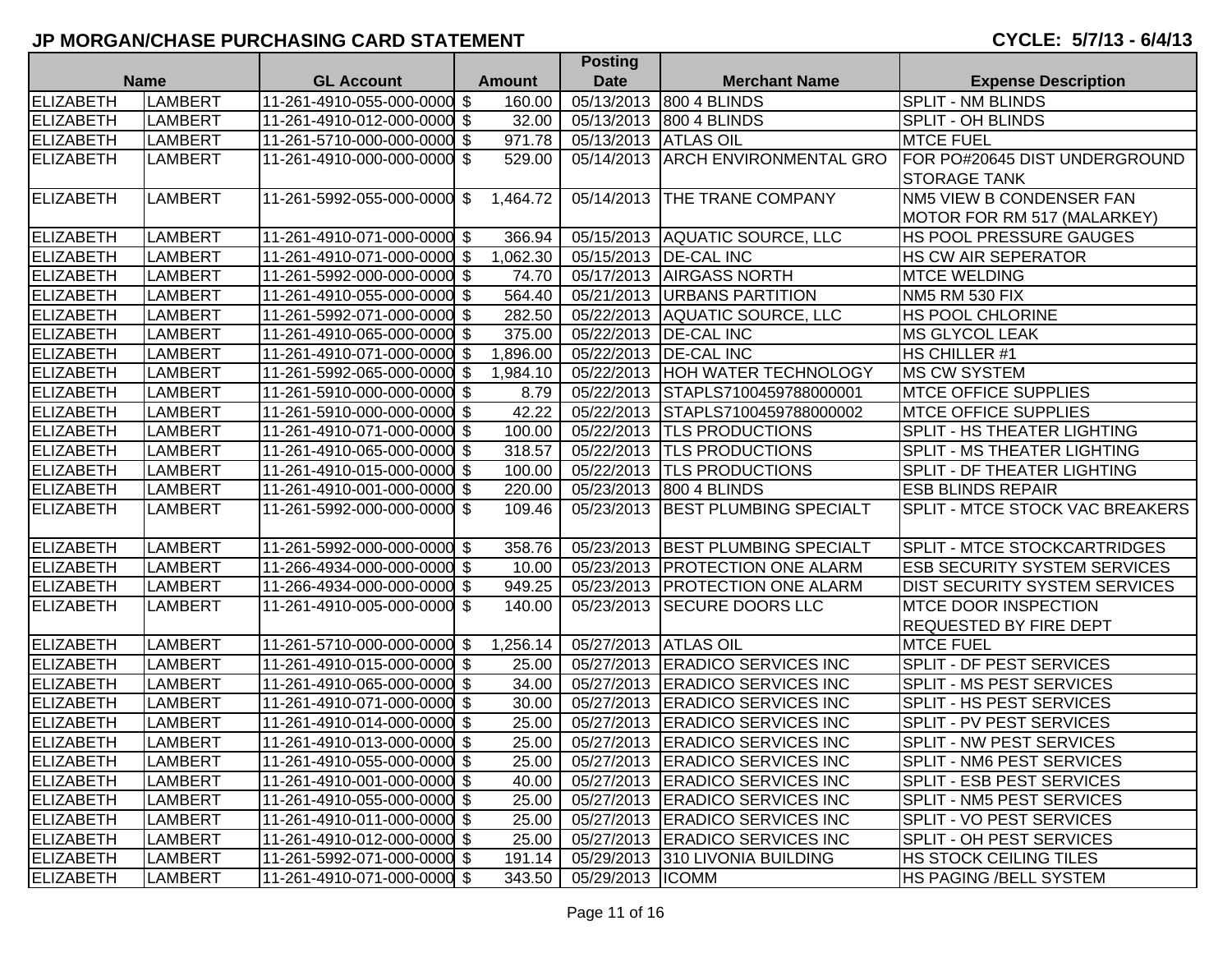|                         |                      |                             |    |               | <b>POSUIL</b>      |                                     |                                     |
|-------------------------|----------------------|-----------------------------|----|---------------|--------------------|-------------------------------------|-------------------------------------|
|                         | <b>Name</b>          | <b>GL Account</b>           |    | <b>Amount</b> | <b>Date</b>        | <b>Merchant Name</b>                | <b>Expense Description</b>          |
| <b>ELIZABETH</b>        | <b>LAMBERT</b>       | 11-261-4910-071-000-0000 \$ |    | 195.83        | 05/30/2013         | AQUATIC SOURCE, LLC                 | <b>HS POOL CHLORINE PUMP</b>        |
| <b>ELIZABETH</b>        | LAMBERT              | 11-261-5992-071-000-0000 \$ |    | 248.67        | 05/30/2013         | <b>BEST PLUMBING SPECIALT</b>       | <b>HS GARBAGE DISPOSALS</b>         |
| <b>ELIZABETH</b>        | LAMBERT              | 11-261-5992-013-000-0000 \$ |    | 211.30        | 05/30/2013         | <b>FERGUSON ENT# 2000</b>           | <b>SPLIT - NW FAUCET</b>            |
| ELIZABETH               | LAMBERT              | 11-261-5992-060-000-0000 \$ |    | (141.56)      |                    | 05/30/2013   FERGUSON ENT# 2000     | <b>SPLIT - ITC CREDIT</b>           |
| <b>ELIZABETH</b>        | <b>LAMBERT</b>       | 11-261-5992-005-000-0000 \$ |    | 307.67        |                    | 06/03/2013 CINTAS 721               | <b>IMTCE UNIFORM FOR GIRARDOT</b>   |
|                         | <b>LAMBERT Total</b> |                             |    | \$18,348.62   |                    |                                     |                                     |
| <b>CHRISTOPHERLANEY</b> |                      | 11-112-5110-065-042-0000 \$ |    | 57.54         |                    | 05/15/2013 THE HOME DEPOT 2710      | <b>SUPPLIES</b>                     |
| <b>CHRISTOPHERLANEY</b> |                      | 11-112-5110-065-042-0000 \$ |    | 134.35        |                    | 05/16/2013   PITSCO INC             | <b>SUPPLIES</b>                     |
| <b>CHRISTOPHERLANEY</b> |                      | 11-112-5110-065-042-0000 \$ |    | 42.32         | 05/20/2013         | JO-ANN STORE #2104                  | <b>SUPPLIES</b>                     |
| <b>CHRISTOPHERLANEY</b> |                      | 11-112-5110-065-042-0000 \$ |    | 112.55        |                    | 05/20/2013   THE HOME DEPOT #6821   | <b>SUPPLIES</b>                     |
| <b>CHRISTOPHERLANEY</b> |                      | 11-112-5110-065-042-0000 \$ |    | 45.98         | 05/21/2013         | THE HOME DEPOT 2710                 | <b>SUPPLIES</b>                     |
| <b>CHRISTOPHERLANEY</b> |                      | 11-112-5110-065-042-0000 \$ |    | 38.56         | 05/27/2013         | THE HOME DEPOT 2737                 | <b>SUPPLIES</b>                     |
| <b>CHRISTOPHERLANEY</b> |                      | 11-112-5110-065-042-0000 \$ |    | 58.45         | 06/03/2013         | THE HOME DEPOT 2737                 | <b>SUPPLIES</b>                     |
|                         | <b>LANEY Total</b>   |                             |    | 489.75        |                    |                                     |                                     |
| <b>CORINA</b>           | LUDWIG               | 11-112-5110-065-041-0000 \$ |    | 156.37        | 05/20/2013         | SAMSCLUB #6657                      | <b>FOOD SUPPLIES</b>                |
| <b>CORINA</b>           | <b>LUDWIG</b>        | 11-112-5110-065-041-0000 \$ |    | 87.15         | 05/23/2013         | NASCO MAIL ORDER                    | <b>SUPPLIES</b>                     |
| <b>CORINA</b>           | <b>LUDWIG</b>        | 11-112-5110-065-041-0000 \$ |    | 259.17        | 05/23/2013         | NASCO MAIL ORDER                    | <b>SUPPLIES</b>                     |
| <b>CORINA</b>           | <b>LUDWIG</b>        | 11-112-5110-065-041-0000 \$ |    | 25.44         | 05/27/2013         | MEIJER INC #122 Q01                 | <b>SUPPLIES</b>                     |
| <b>CORINA</b>           | <b>LUDWIG</b>        | 11-112-5110-065-041-0000 \$ |    | 46.72         | 05/30/2013         | NASCO MAIL ORDER                    | <b>SUPPLIES</b>                     |
| <b>CORINA</b>           | <b>LUDWIG</b>        | 11-112-5110-065-041-0000 \$ |    | 53.02         |                    | 05/30/2013 SAMSCLUB #6657           | <b>SUPPLIES</b>                     |
| <b>CORINA</b>           | <b>LUDWIG</b>        | 11-112-5110-065-041-0000 \$ |    | 186.82        | 05/31/2013         | NASCO MAIL ORDER                    | <b>SUPPLIES</b>                     |
| <b>CORINA</b>           | <b>LUDWIG</b>        | 11-112-5110-065-041-0000 \$ |    | 66.15         | 06/03/2013         | MEIJER INC #122<br>Q01              | <b>SUPPLIES</b>                     |
|                         | <b>LUDWIG Total</b>  |                             | S  | 880.84        |                    |                                     |                                     |
| <b>HEATHER</b>          | <b>MCKAIG</b>        | 62-431-6143-071-000-0000 \$ |    | 212.00        |                    | 05/24/2013 EDUCATIONAL THEATRE AS   | <b>BANQUET AWARDS</b>               |
| <b>HEATHER</b>          | <b>MCKAIG</b>        | 62-431-6143-071-000-0000 \$ |    | 107.25        | 05/24/2013         | <b>EDUCATIONAL THEATRE AS</b>       | <b>BANQUET AWARDS</b>               |
| <b>HEATHER</b>          | <b>MCKAIG</b>        | 62-431-6143-071-000-0000 \$ |    | 8.99          | 05/27/2013         | <b>TARGET</b><br>00009225           | <b>BANQUET CANDLES</b>              |
| <b>HEATHER</b>          | <b>MCKAIG</b>        | 62-431-6143-071-000-0000 \$ |    | 14.94         | 05/28/2013         | MEIJER INC #046<br>Q01              | <b>BANQUET CANDLES</b>              |
| <b>HEATHER</b>          | <b>MCKAIG</b>        | 62-431-6143-071-000-0000 \$ |    | 33.88         | 05/31/2013         | BARNES & NOBLE #2251                | <b>BANQUET AWARDS</b>               |
| <b>HEATHER</b>          | <b>MCKAIG</b>        | 62-431-6143-071-000-0000 \$ |    | 37.25         | 05/31/2013 STAPLES | 00107730                            | <b>BANQUET CERTIFICATE PAPER</b>    |
| <b>HEATHER</b>          | <b>MCKAIG</b>        | 62-431-6143-071-000-0000 \$ |    | 88.00         |                    | 06/03/2013   AMERICAN AWARDS & ENGR | <b>AWARD ENGRAVING - BANQUET</b>    |
|                         | <b>MCKAIG Total</b>  |                             | S. | 502.31        |                    |                                     |                                     |
| <b>HELEN</b>            | <b>MILLER</b>        | 62-431-6176-071-000-0000 \$ |    | (106.00)      | 05/07/2013         | <b>TEAM SPORTS</b>                  | <b>REFUND HALL MONITOR CLOTHING</b> |
| <b>HELEN</b>            | <b>MILLER</b>        | 62-431-6176-071-000-0000 \$ |    | (100.70)      | 05/07/2013         | <b>TEAM SPORTS</b>                  | <b>REFUND HALL MONITOR CLOTHING</b> |
| <b>HELEN</b>            | <b>MILLER</b>        | 62-431-6176-071-000-0000 \$ |    | (33.92)       | 05/07/2013         | <b>TEAM SPORTS</b>                  | REFUND PARKING LOT ATTENDANT        |
|                         |                      |                             |    |               |                    |                                     | <b>CLOTHING</b>                     |
| <b>HELEN</b>            | <b>MILLER</b>        | 62-431-6176-071-000-0000 \$ |    | (81.62)       |                    | 05/07/2013  TEAM SPORTS             | <b>REFUND HALL MONITOR CLOTHING</b> |
| <b>HELEN</b>            | <b>MILLER</b>        | 62-431-6275-071-000-0000 \$ |    | 36.95         |                    | 05/08/2013   PANERA BREAD #667      | <b>BAGELS/LACLEAR MTG</b>           |
| <b>HELEN</b>            | <b>MILLER</b>        | 62-431-6147-071-000-0000 \$ |    | 181.00        | 05/13/2013         | <b>DETROIT ZOOLOGICAL SOC</b>       | ZOO FIELD TRIP FOR BUDDY 2          |
|                         |                      |                             |    |               |                    |                                     | <b>BUDDY PROGRAM</b>                |
| <b>HELEN</b>            | <b>MILLER</b>        | 62-431-6770-071-000-0000 \$ |    | 44.29         | 05/15/2013         | <b>JOSTENS/OLP USD</b>              | CAP & GOWN FOR SIERRA PRICE         |
|                         |                      |                             |    |               |                    |                                     | <b>STUDENT IN NEED</b>              |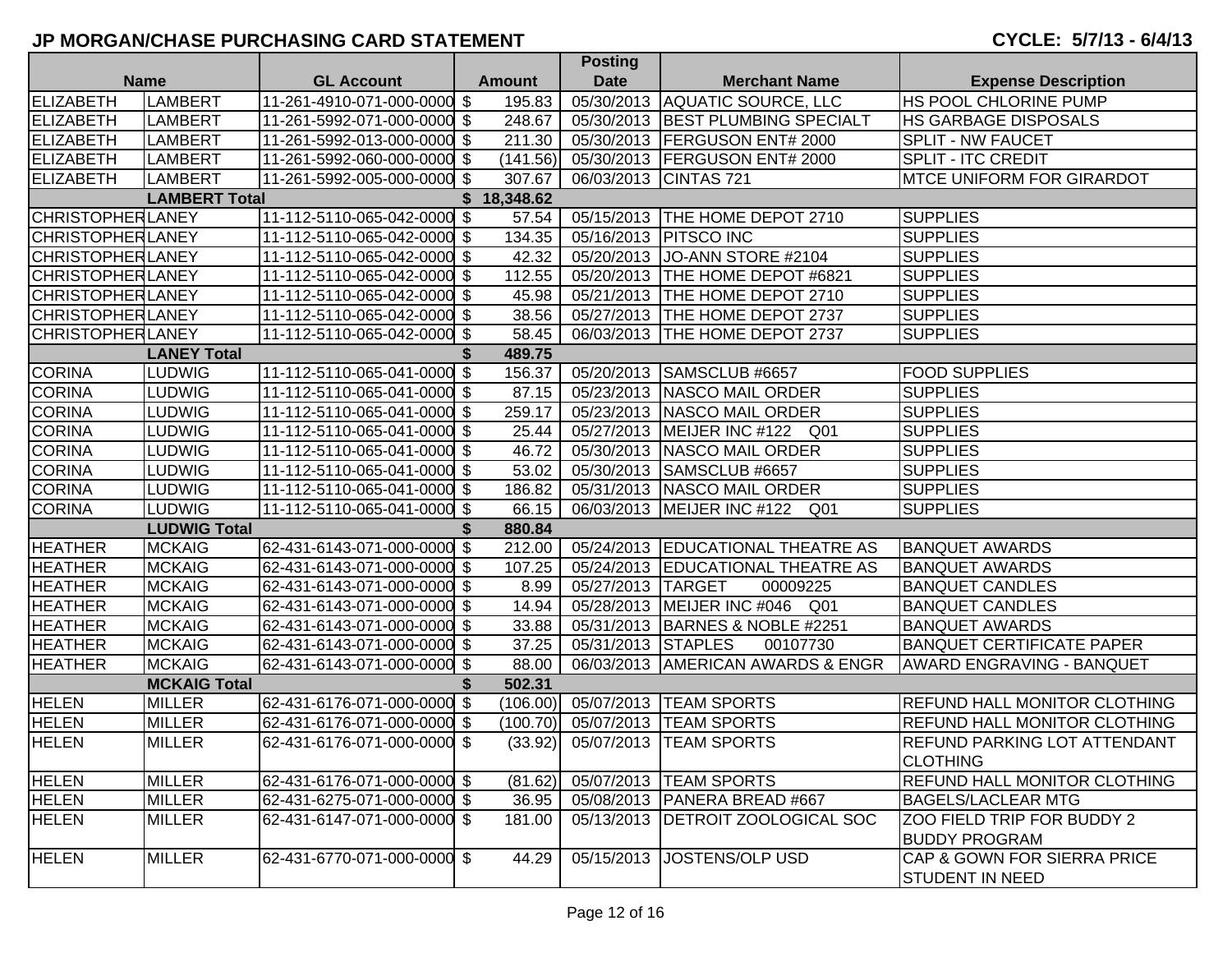|               |                       |                             |    |               | Posting              |                                         |                                      |
|---------------|-----------------------|-----------------------------|----|---------------|----------------------|-----------------------------------------|--------------------------------------|
| <b>Name</b>   |                       | <b>GL Account</b>           |    | <b>Amount</b> | <b>Date</b>          | <b>Merchant Name</b>                    | <b>Expense Description</b>           |
| <b>HELEN</b>  | <b>MILLER</b>         | 11-113-5110-071-065-0000 \$ |    | 115.70        | 05/16/2013           | STAPLS0115114685000001                  | <b>EQUIPMENT FOR SCIENCE</b>         |
|               |                       |                             |    |               |                      |                                         | <b>DEPT/SAXTON</b>                   |
| <b>HELEN</b>  | <b>MILLER</b>         | 62-431-6130-071-000-0000 \$ |    | 434.00        |                      | 05/20/2013 DETROIT ZOOLOGICAL SOC       | <b>ZOO FIELD TRIP</b>                |
| <b>HELEN</b>  | <b>MILLER</b>         | 62-431-6170-071-000-0000 \$ |    | 281.64        | 05/20/2013           | THE OLIVE GARD00013300                  | MODEL UN BANQUET, REQUESTED          |
|               |                       |                             |    |               |                      |                                         | <b>REFUND FOR TAX</b>                |
| <b>HELEN</b>  | <b>MILLER</b>         | 62-431-6275-071-000-0000 \$ |    | 15.80         | 05/22/2013           | MEIJER INC #122<br>Q <sub>01</sub>      | <b>REFRESHEMNTS FOR STAFF</b>        |
|               |                       |                             |    |               |                      |                                         | MTG/POP                              |
| <b>HELEN</b>  | <b>MILLER</b>         | 62-431-6275-071-000-0000 \$ |    | 71.74         |                      | 05/22/2013 MEIJER INC #122<br>Q01       | <b>REFRESHMENTS FOR STAFF</b>        |
|               |                       |                             |    |               |                      |                                         | MTG/POP                              |
|               |                       |                             |    |               |                      |                                         | <b>PAY IT FORWARD PRIZ</b>           |
| <b>HELEN</b>  | <b>MILLER</b>         | 62-431-6275-071-000-0000 \$ |    | 164.05        | 05/22/2013           | <b>TARGET</b><br>00014654               | CO-OP END OF YEAR GIFT & CARDS       |
|               |                       |                             |    |               |                      |                                         | $X_3$                                |
| <b>HELEN</b>  | <b>MILLER</b>         | 62-431-6169-071-000-0000 \$ |    | 47.21         | 05/24/2013           | THE UPS STORE 0582                      | SHIPPING SECRET GARDEN SCRIPTS       |
|               |                       |                             |    |               |                      |                                         | <b>BACK</b>                          |
| <b>HELEN</b>  | <b>MILLER</b>         | 62-431-6233-071-000-0000 \$ |    | 420.12        | 05/30/2013 GENITTI'S |                                         | <b>ORCHESTRA BANQUET</b>             |
| <b>HELEN</b>  | <b>MILLER</b>         | 62-431-6130-071-000-0000 \$ |    | 747.00        |                      | 05/31/2013 DETROIT ZOOLOGICAL SOC       | <b>ZOO FIELD TRIP/POHLONSKI</b>      |
| <b>HELEN</b>  | <b>MILLER</b>         | 62-431-6130-071-000-0000 \$ |    | 709.50        |                      | 05/31/2013 DETROIT ZOOLOGICAL SOC       | ZOO FIELD TRIP/DEANGELO              |
| <b>HELEN</b>  | <b>MILLER</b>         | 62-431-6176-071-000-0000 \$ |    | (338.00)      |                      | 06/03/2013   PAYPAL *SCHLSAFETY         | <b>REFUND CANCELED WORKSHOP</b>      |
| <b>HELEN</b>  | <b>MILLER</b>         | 62-431-6186-071-000-0000 \$ |    | 779.70        |                      | 06/04/2013 VARITRONICS                  | <b>POSTER PAPER</b>                  |
|               | <b>MILLER Total</b>   |                             | S. | 3,388.46      |                      |                                         |                                      |
| <b>DONALD</b> | <b>MITCHELL</b>       | 62-431-6275-013-000-0000 \$ |    | 1,013.49      | 05/13/2013           | <b>AERIAL ENTERPRISES INC</b>           | <b>IMICROPHONE PURCHASE FOR NOVI</b> |
|               |                       |                             |    |               |                      |                                         | <b>WOODS</b>                         |
| <b>DONALD</b> | <b>MITCHELL</b>       | 62-431-6191-071-000-0000 \$ |    | 29.97         |                      | 06/03/2013 RADIOSHACK COR00163667       | <b>AUDIO ADAPTERS</b>                |
|               | <b>MITCHELL Total</b> |                             |    | 1,043.46      |                      |                                         |                                      |
| <b>RUSSEL</b> | <b>NESMITH</b>        | 11-261-5992-065-000-0000 \$ |    | 17.14         |                      | 05/17/2013 THE HOME DEPOT 2737          | <b>MS STORAGE BLDG TRIM</b>          |
| <b>RUSSEL</b> | <b>NESMITH</b>        | 11-261-5993-012-000-0000 \$ |    | 60.00         | 05/20/2013           | <b>ANGELO'S WHOLESALE</b>               | <b>OH TOPSOIL</b>                    |
| <b>RUSSEL</b> | <b>NESMITH</b>        | 11-261-5993-071-000-0000 \$ |    | 43.20         | 05/22/2013           | <b>SOUTH LYON FENCE &amp; SUP</b>       | HS PARTS FOR STADIUM FENCE &         |
|               |                       |                             |    |               |                      |                                         | <b>DISC BACKSTOP</b>                 |
| <b>RUSSEL</b> | <b>NESMITH</b>        | 11-261-5993-071-000-0000 \$ |    | 61.54         | 05/22/2013           | <b>SOUTH LYON FENCE &amp; SUP</b>       | <b>GRNDS PARTS FOR DISC BACKSTOP</b> |
|               |                       |                             |    |               |                      |                                         | <b>FENCE</b>                         |
| <b>RUSSEL</b> | <b>NESMITH</b>        | 11-261-5992-071-000-0000 \$ |    | 11.94         |                      | 05/31/2013  THE HOME DEPOT 2737         | HS S. SPORTS PARK RUST SPRAY         |
| <b>RUSSEL</b> | <b>NESMITH</b>        | 11-261-5992-071-000-0000 \$ |    | 25.48         |                      | 06/03/2013  THE HOME DEPOT 2737         | <b>HS S. SPORTS PARK ASPHALT</b>     |
|               |                       |                             |    |               |                      |                                         | <b>SEALER</b>                        |
|               | <b>NESMITH Total</b>  |                             | \$ | 219.30        |                      |                                         |                                      |
| GAIL          | <b>OCONNOR</b>        | 11-351-5110-000-953-0000 \$ |    |               |                      | 24.56 05/08/2013 STAPLS7099690241000001 | <b>TEACHING SUPPLIES</b>             |
| <b>GAIL</b>   | <b>OCONNOR</b>        | 11-351-5110-000-953-0000 \$ |    | 77.02         |                      | 05/08/2013 STAPLS7099690241000002       | <b>TEACHING SUPPLIES</b>             |
| <b>GAIL</b>   | <b>OCONNOR</b>        | 11-118-5110-000-951-0000 \$ |    | 61.68         |                      | 05/15/2013   ECC*DSS-DISC SCH SUPPL     | <b>TEACHING SUPPLIES</b>             |
| <b>GAIL</b>   | <b>OCONNOR</b>        | 11-118-5110-000-951-0000 \$ |    | 3.99          |                      | 05/15/2013 STAPLS7100150255000001       | <b>TEACHING SUPPLIES</b>             |
| <b>GAIL</b>   | <b>OCONNOR</b>        | 11-118-5110-000-951-0000 \$ |    | 84.42         |                      | 05/15/2013 STAPLS7100150255000002       | <b>TEACHING SUPPLIES</b>             |
| <b>GAIL</b>   | <b>OCONNOR</b>        | 11-118-5110-000-951-0000 \$ |    | 9.79          |                      | 05/15/2013 STAPLS7100150255000003       | <b>TEACHING SUPPILES</b>             |
| <b>GAIL</b>   | <b>OCONNOR</b>        | 11-118-5110-000-951-0000 \$ |    | 23.96         |                      | 05/30/2013 STAPLS7100710182000001       | <b>TEACHING SUPPLIES</b>             |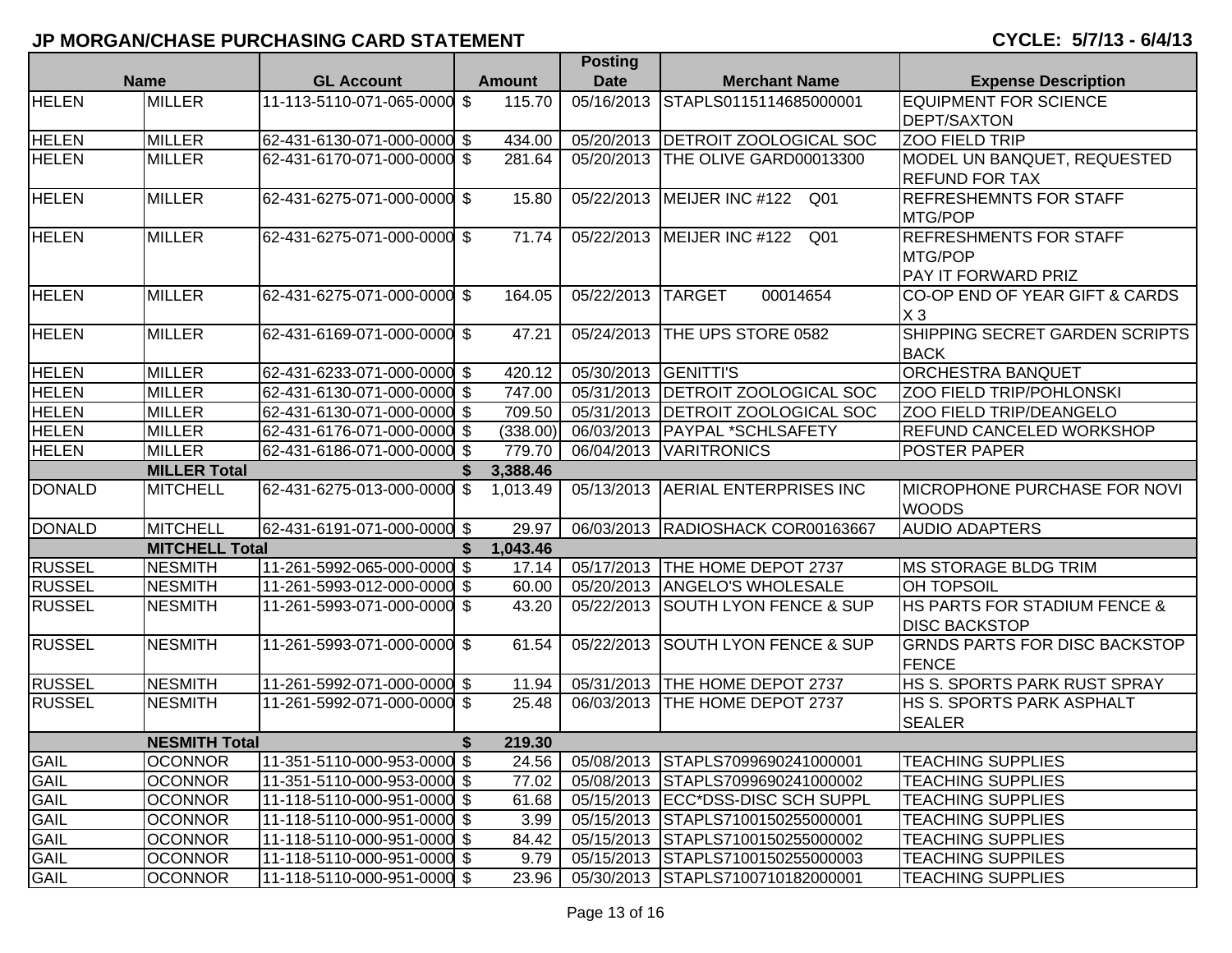|                  |                        |                             |     |               | <b>Posting</b>     |                                            |                                     |
|------------------|------------------------|-----------------------------|-----|---------------|--------------------|--------------------------------------------|-------------------------------------|
|                  | <b>Name</b>            | <b>GL Account</b>           |     | <b>Amount</b> | <b>Date</b>        | <b>Merchant Name</b>                       | <b>Expense Description</b>          |
| <b>GAIL</b>      | <b>OCONNOR</b>         | 11-118-5410-000-952-0000 \$ |     | 53.00         | 05/31/2013         | <b>CHILDCARE EXCHANGE</b>                  | <b>TEACHING SUPPLIES</b>            |
|                  | <b>OCONNOR Total</b>   |                             | \$  | 338.42        |                    |                                            |                                     |
| <b>CARRIE</b>    | <b>REICHLEY</b>        | 11-111-5110-015-099-0000    | \$  | (49.54)       | 05/13/2013         | <b>LAKESHORE LEARNING MAT</b>              | <b>CREDIT FOR TAX CHARGED LAST</b>  |
|                  |                        |                             |     |               |                    |                                            | MONTH ON LAKESHORE ORDER            |
| <b>CARRIE</b>    | <b>REICHLEY</b>        | 11-111-5110-015-099-0000 \$ |     | (6.21)        | 05/13/2013         | LAKESHORE LEARNING MAT                     | <b>CREDIT FOR TAX CHARGED LAST</b>  |
|                  |                        |                             |     |               |                    |                                            | MONTH ON LAKESHORE ORDER            |
|                  | <b>REICHLEY Total</b>  |                             | \$  | (55.75)       |                    |                                            |                                     |
| <b>SANDRA</b>    | <b>RODRIGUEZ</b>       | 11-111-5110-013-025-0000    | \$  | 484.19        | 05/08/2013         | SSI*SCHOOL SPECIALTY                       | <b>KRAFT ROLL PAPER/SCHOOL AND</b>  |
|                  |                        |                             |     |               |                    |                                            | <b>OFFICE USE - POSTER BOAR</b>     |
| <b>SANDRA</b>    | <b>RODRIGUEZ</b>       | 11-111-5110-013-025-0000 \$ |     | 136.79        | 05/20/2013         | <b>LAKESHORE LEARNING MAT</b>              | <b>2ND GRADE KENRICK/KARBOUSKY</b>  |
|                  |                        |                             |     |               |                    |                                            | <b>CLASSROOM EQUIVALENCY PU</b>     |
| <b>SANDRA</b>    | <b>RODRIGUEZ</b>       | 11-111-5110-013-025-0000 \$ |     | 182.10        | 05/20/2013         | <b>LAKESHORE LEARNING MAT</b>              | 2ND GRADE POETRY JOURNALS - 2       |
|                  |                        |                             |     |               |                    |                                            | <b>CLASSROOM SETS</b>               |
| <b>SANDRA</b>    | <b>RODRIGUEZ</b>       | 11-111-5110-013-025-0000 \$ |     | 72.44         | 05/20/2013         | <b>LAKESHORE LEARNING MAT</b>              | KINDERGARTEN CLASS HEAR             |
|                  |                        |                             |     |               |                    |                                            | IMYSELF SOUND PHONE SET/WASHA       |
|                  |                        |                             |     |               |                    |                                            |                                     |
| <b>SANDRA</b>    | <b>RODRIGUEZ</b>       | 11-111-5110-013-025-0000 \$ |     | 457.30        | 05/21/2013         | SSI*SCHOOL SPECIALTY                       | LUNCH CART - KINDERGARTEN - 2       |
|                  |                        |                             |     |               |                    |                                            | <b>SCHOOL PLANNER BOOKS F</b>       |
| <b>SANDRA</b>    | <b>RODRIGUEZ</b>       | 11-111-5110-013-025-0000 \$ |     | 209.64        | 05/21/2013         | <b>SSI*SCHOOL SPECIALTY</b>                | <b>3RD GRADE CONSTRUCTION PAPER</b> |
|                  |                        |                             |     |               |                    |                                            | 9X12 AND 12 X 18 SIZES              |
|                  | <b>RODRIGUEZ Total</b> |                             | S.  | 1,542.46      |                    |                                            |                                     |
| <b>STEPHANIE</b> | <b>SCHRINER</b>        | 11-112-7410-065-000-0000    | \$  | 150.00        | 05/15/2013         | <b>PAYPAL *HICKEYLEADE</b>                 | <b>SIGN UP FOR LEADERSHIP</b>       |
|                  |                        |                             |     |               |                    |                                            | <b>CONFERENCE</b>                   |
|                  | <b>SCHRINER Total</b>  |                             | \$  | 150.00        |                    |                                            |                                     |
| <b>CLAIRE</b>    | <b>SCHURIG</b>         | 62-431-6122-071-000-0000 \$ |     | 2.50          | 05/09/2013         | <b>JW PEPPER</b>                           | MUSIC FOR SPRING CONCERT.           |
| <b>CLAIRE</b>    | <b>SCHURIG</b>         | 62-431-6122-071-000-0000 \$ |     | 360.00        | 05/13/2013         | <b>DINN BROS INCINTERNET</b>               | PLAQUE FOR 4 YEAR SENIOR            |
|                  |                        |                             |     |               |                    |                                            | <b>RECOGNITION, TO BE DISPLAYE</b>  |
| <b>CLAIRE</b>    | <b>SCHURIG</b>         | 62-431-6122-071-000-0000 \$ |     | 2.25          |                    | 05/27/2013 J W PEPPER                      | MUSIC FOR SPRING CONCERT.           |
| <b>CLAIRE</b>    | <b>SCHURIG</b>         | 62-431-6122-071-000-0000    | \$  | 370.00        | 05/29/2013         | MICHIGAN SCHOOL VOCAL                      | RENEWAL OF MEMBERSHIP FOR 2013-     |
|                  |                        |                             |     |               |                    |                                            | 2014 SCHOOL YEAR. NEC               |
|                  | <b>SCHURIG Total</b>   |                             | S   | 734.75        |                    |                                            |                                     |
| <b>KATHLEEN</b>  | <b>SHPAKOFF</b>        | 11-351-5110-000-953-0000 \$ |     | 15.60         |                    | 05/08/2013 THE HOME DEPOT 2742             | <b>TEACHING MATERIALS</b>           |
| <b>KATHLEEN</b>  | <b>SHPAKOFF</b>        | 11-351-5110-000-953-0000    | -\$ | 16.88         | 05/09/2013         | THE HOME DEPOT 2742                        | <b>TEACHING MATERIALS</b>           |
| KATHLEEN         | <b>SHPAKOFF</b>        | 11-351-5110-000-953-0000 \$ |     | 29.95         |                    | 05/10/2013 SCHOLASTIC BOOK CLUB            | <b>TEACHING MATERIALS</b>           |
| KATHLEEN         | <b>SHPAKOFF</b>        | 11-351-5110-000-953-0000 \$ |     | 99.71         |                    | 05/15/2013 PARENT TEACHER TECH CE          | <b>TEACHING MATERIALS</b>           |
|                  | <b>SHPAKOFF Total</b>  |                             |     | 162.14        |                    |                                            |                                     |
| <b>SHEILA</b>    | SOVEL                  | 62-431-6355-031-000-0000 \$ |     | 58.16         |                    | 05/08/2013 MICHAELS #3744                  | <b>CLASSROOM SUPPLIES</b>           |
| <b>SHEILA</b>    | SOVEL                  | 62-431-6355-031-000-0000 \$ |     | 23.54         |                    | 05/13/2013 MICHAELS #2071                  | <b>CLASSROOM SUPPLIES</b>           |
| SHEILA           | SOVEL                  | 62-431-6355-031-000-0000 \$ |     | 41.94         |                    | 05/14/2013   TOYS R US #9274<br><b>QPS</b> | <b>CLASSROOM SUPPLIES</b>           |
| <b>SHEILA</b>    | SOVEL                  | 62-431-6355-031-000-0000 \$ |     | (5.29)        |                    | 05/15/2013 MICHAELS #3744                  | <b>CLASSROOM SUPPLIES</b>           |
| <b>SHEILA</b>    | SOVEL                  | 62-431-6355-031-000-0000 \$ |     | 6.99          | 05/15/2013 STAPLES | 00115659                                   | <b>CLASSROOM SUPPLIES</b>           |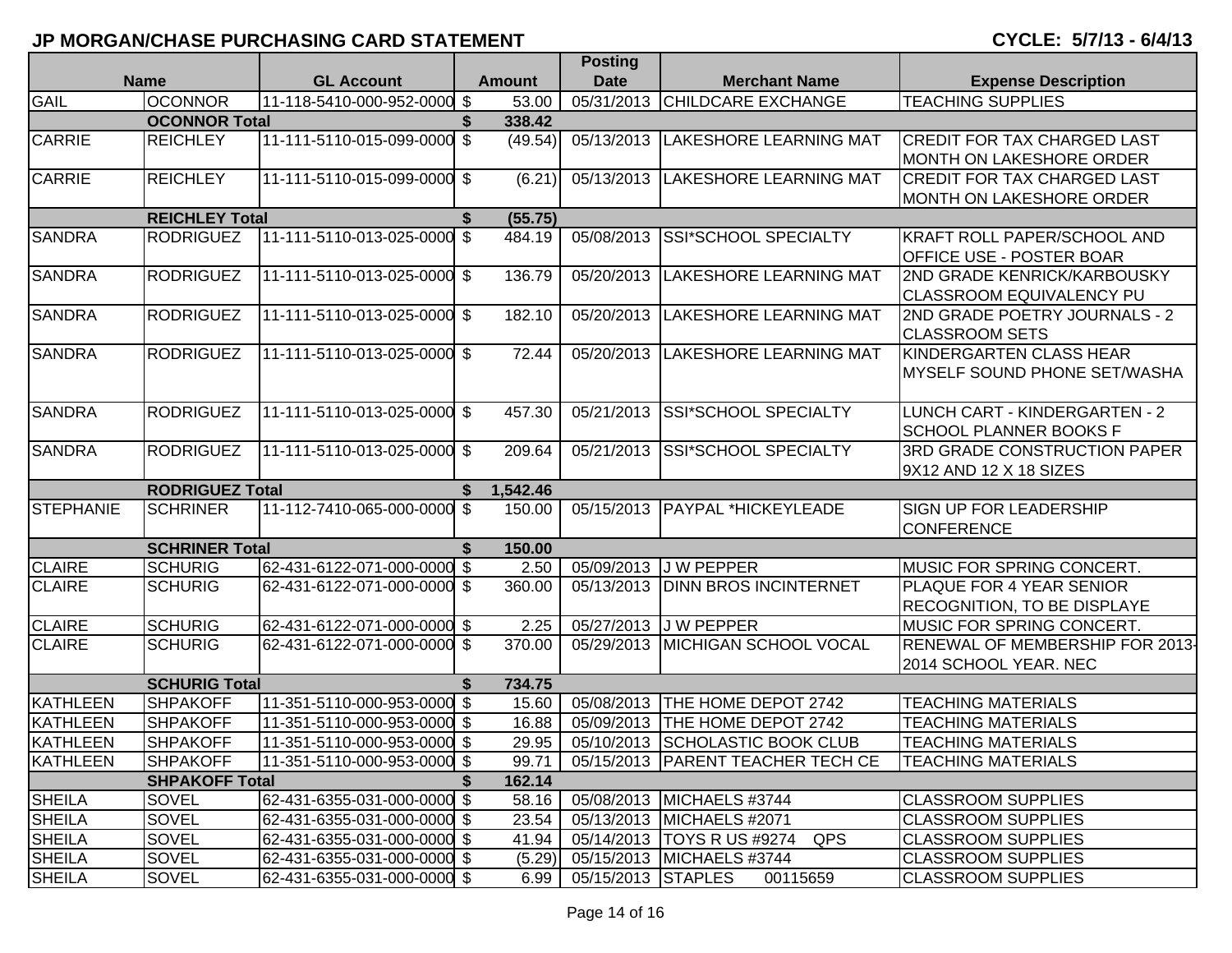|                 |                        |                             |     |               | Posting         |                                     |                                       |
|-----------------|------------------------|-----------------------------|-----|---------------|-----------------|-------------------------------------|---------------------------------------|
| <b>Name</b>     |                        | <b>GL Account</b>           |     | <b>Amount</b> | <b>Date</b>     | <b>Merchant Name</b>                | <b>Expense Description</b>            |
| <b>SHEILA</b>   | SOVEL                  | 62-431-6355-031-000-0000 \$ |     | 64.11         |                 | 05/20/2013   PARENT TEACHER TECH CE | <b>CLASSROOM SUPPLIES</b>             |
| <b>SHEILA</b>   | <b>SOVEL</b>           | 62-431-6355-031-000-0000 \$ |     | 13.74         |                 | 06/03/2013 MICHAELS #3744           | <b>CLASSROOM SUPLIES</b>              |
|                 | <b>SOVEL Total</b>     |                             | S.  | 203.19        |                 |                                     |                                       |
| <b>CAROL</b>    | <b>SPRYS</b>           | 62-431-6140-061-000-0000    | \$  | 15.00         |                 | 05/14/2013  TLF THE FLOWER ALLEY    | <b>SENIOR NIGHT FLOWERS FOR GIRLS</b> |
|                 |                        |                             |     |               |                 |                                     | <b>LACROSSE</b>                       |
| <b>CAROL</b>    | <b>SPRYS</b>           | 62-431-6104-061-000-0000 \$ |     | 42.92         | 05/15/2013      | SAMSCLUB #6657                      | KLAA AD MEETING BREAKFAST             |
|                 |                        |                             |     |               |                 |                                     | <b>SUPPLIES</b>                       |
| <b>CAROL</b>    | <b>SPRYS</b>           | 11-293-5910-000-000-0000 \$ |     | 40.30         |                 | 05/15/2013 STAPLS7100148286000001   | <b>OFFICE SUPPLIES</b>                |
| <b>CAROL</b>    | <b>SPRYS</b>           | 11-293-5910-000-000-0000 \$ |     | 7.08          |                 | 05/15/2013 STAPLS7100148286000002   | <b>OFFICE SUPPLIES</b>                |
| <b>CAROL</b>    | <b>SPRYS</b>           | 62-431-6149-061-000-0000 \$ |     | 200.00        | 05/24/2013      | L & S CAR RENTAL                    | RENTAL DEPOSIT FOR TRACK TEAM         |
|                 |                        |                             |     |               |                 |                                     | <b>STATE TOURNEY</b>                  |
| <b>CAROL</b>    | <b>SPRYS</b>           | 11-293-5998-000-000-0000 \$ |     | 205.00        | 05/30/2013      | <b>DETROIT LACROSSE CO.</b>         | LAX BALLS FOR STATE PLAYOFF           |
|                 |                        |                             |     |               |                 |                                     | <b>GAME</b>                           |
| <b>CAROL</b>    | <b>SPRYS</b>           | 62-431-6104-061-000-0000 \$ |     | 42.56         |                 | 06/03/2013 BUSCH'S #1029            | <b>WATER AND FRUIT FOR GIRLS</b>      |
|                 |                        |                             |     |               |                 |                                     | <b>SOCCER-MHSAA PLAYOFF GAME</b>      |
|                 | <b>SPRYS Total</b>     |                             | \$  | 552.86        |                 |                                     |                                       |
| <b>ROBERT</b>   | <b>STEEH</b>           | 62-431-6301-033-000-0000 \$ |     | 579.60        |                 | 06/04/2013   FAMOUS DAVES           | <b>FOOD FOR STUDENTS</b>              |
|                 | <b>STEEH Total</b>     |                             |     | 579.60        |                 |                                     |                                       |
| <b>CYNTHIA</b>  | <b>VALENTINE</b>       | 11-271-5910-000-000-0000 \$ |     | 133.20        |                 | 05/08/2013 GFS MKTPLC #0174         | <b>SUPPLIES</b>                       |
| <b>CYNTHIA</b>  | <b>VALENTINE</b>       | 62-431-6770-010-000-0000 \$ |     | 189.94        |                 | 05/15/2013 GFS MKTPLC #0174         | <b>SUPPLIES</b>                       |
| <b>CYNTHIA</b>  | <b>VALENTINE</b>       | 62-431-6770-010-000-0000 \$ |     | 25.06         |                 | 05/16/2013 KROGER #632              | <b>SUPPLIES</b>                       |
| <b>CYNTHIA</b>  | <b>VALENTINE</b>       | 62-431-6770-010-000-0000 \$ |     | 61.44         |                 | 05/16/2013 WAL-MART #5893           | <b>SUPPLIES</b>                       |
| <b>CYNTHIA</b>  | <b>VALENTINE</b>       | 11-271-3220-000-000-0000    | \$  | (15.00)       |                 | 05/20/2013 OAKLAND SCHOOLS-RC INT   | <b>CREDIT</b>                         |
|                 | <b>VALENTINE Total</b> |                             |     | 394.64        |                 |                                     |                                       |
| <b>ANGELA</b>   | VAUGHAN                | 11-232-3610-000-000-0000 \$ |     | 75.00         | 05/08/2013 MASB |                                     | MASB: GTP SUMMIT 5-7-13               |
| <b>ANGELA</b>   | VAUGHAN                | 11-231-5910-000-000-0000 \$ |     | 22.70         |                 | 05/16/2013 STAPLS7099579549000003   | <b>OFFICE SUPPLIES: GREEN SELF-</b>   |
|                 |                        |                             |     |               |                 |                                     | <b>INKING STAMP</b>                   |
| <b>ANGELA</b>   | <b>VAUGHAN</b>         | 11-231-5910-000-000-0000 \$ |     | 28.90         |                 | 05/20/2013 AMER ASSOC NOTARIESWE    | <b>OFFICE SUPPLIES: NOTARY SEAL</b>   |
|                 |                        |                             |     |               |                 |                                     | FOR VUICHARD, T.                      |
|                 | <b>VAUGHAN Total</b>   |                             | \$  | 126.60        |                 |                                     |                                       |
| <b>RONALD</b>   | <b>WEBBER</b>          | 11-221-3220-000-411-0000 \$ |     | 155.90        |                 | 05/09/2013 GRAND TRAV RESORT & SP   | <b>MPAAA CONFERENCE LODGING</b>       |
| <b>RONALD</b>   | <b>WEBBER</b>          | 11-221-5990-000-411-0000 \$ |     | 15.18         |                 | 05/16/2013 MONROE BAKERY            | <b>NILT MEETING</b>                   |
| <b>RONALD</b>   | <b>WEBBER</b>          | 11-221-5990-000-411-0000 \$ |     | 15.18         |                 | 05/20/2013 MONROE BAKERY            | OFFICE FO ACADEMICS MEETING           |
| <b>RONALD</b>   | <b>WEBBER</b>          | 11-221-5990-000-411-0000 \$ |     | 15.18         |                 | 05/31/2013 MONROE BAKERY            | <b>NILT MEETING</b>                   |
|                 | <b>WEBBER Total</b>    |                             |     | 201.44        |                 |                                     |                                       |
| <b>KIMBERLY</b> | <b>WESNER</b>          | 11-222-5990-065-000-0000    | -\$ | 16.85         |                 | 05/08/2013 E-COMPLETE, LLC.         | <b>ELLISON LETTER MACHIN MYLAR</b>    |
|                 |                        |                             |     |               |                 |                                     | <b>SHIMS</b>                          |
| <b>KIMBERLY</b> | <b>WESNER</b>          | 11-222-5990-065-000-0000 \$ |     | 15.96         |                 | 05/09/2013 BRODART SUPPLIES         | <b>DUE DATE STAMP</b>                 |
| <b>KIMBERLY</b> | <b>WESNER</b>          | 11-222-5990-065-000-0000 \$ |     | 228.71        | 05/09/2013      | <b>DEMCO INC</b>                    | <b>BOOK SUPPLIES, MAGAZINE</b>        |
|                 |                        |                             |     |               |                 |                                     | COVERS, CIRCULATION EXTENDER          |
| <b>KIMBERLY</b> | <b>WESNER</b>          | 11-222-5990-065-000-0000 \$ |     | 498.70        |                 | 05/10/2013 SUBSCRIPTION SVCSAMER    | PERIODICALS FOR 2013-2014             |